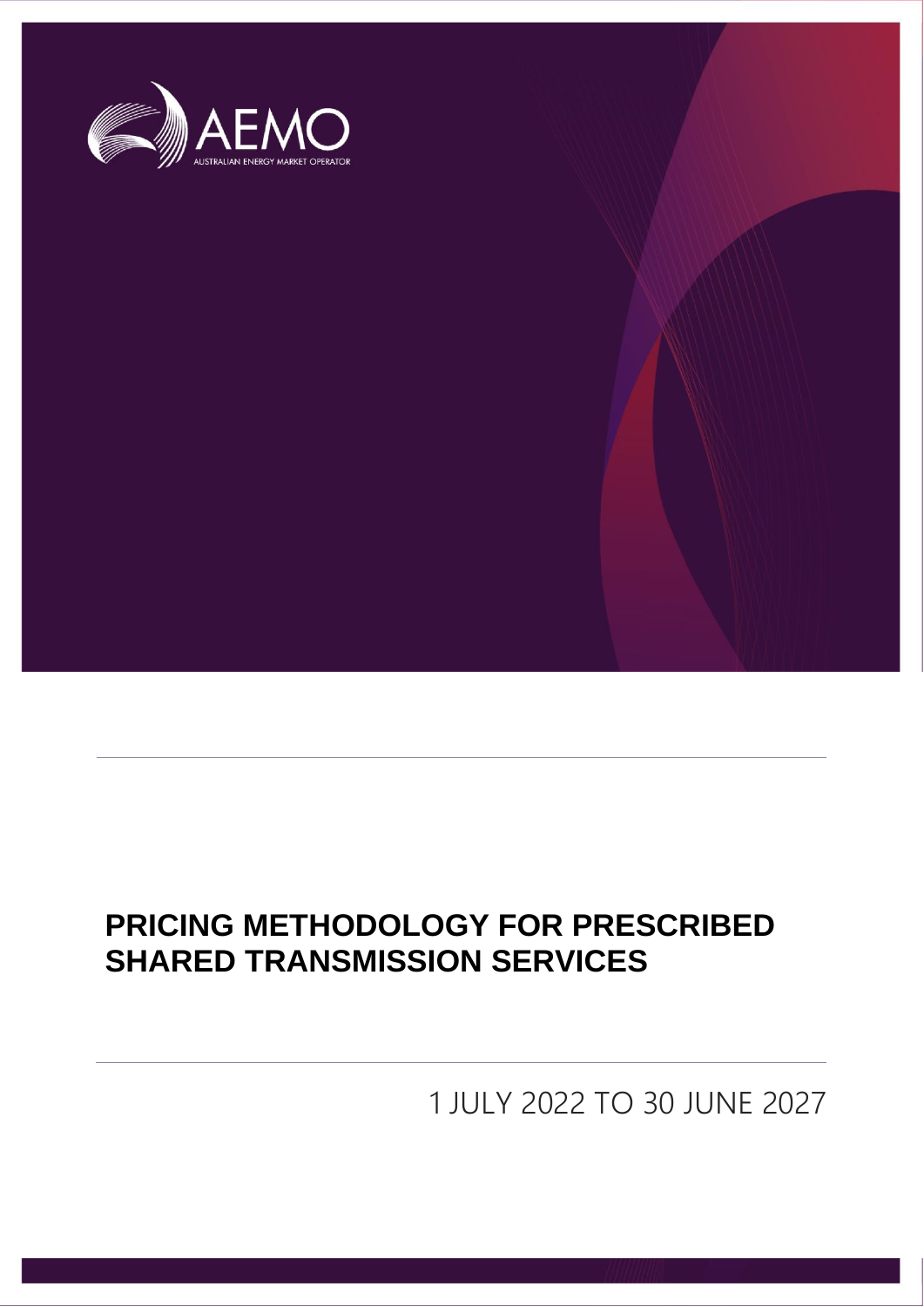# **Important notice**

### **PURPOSE**

This pricing methodology has been prepared by AEMO for the purposes of Part J of the National Electricity Rules, as modified by clause S6A.4.2(k). [It has been approved by the AER in accordance with and for the purposes set out in the National Electricity Rules.]<sup>1</sup> The National Electricity Rules and the National Electricity Law will prevail over this document to the extent of any inconsistency.

<sup>© 2021</sup> Australian Energy Market Operator Limited. <sup>1</sup> This statement will apply if and when the Pricing Methodology has been approved by the AER after completion of its consultation process.

The material in this publication may be used in accordance with the [copyright permissions on AEMO's website](http://aemo.com.au/Privacy_and_Legal_Notices/Copyright_Permissions_Notice).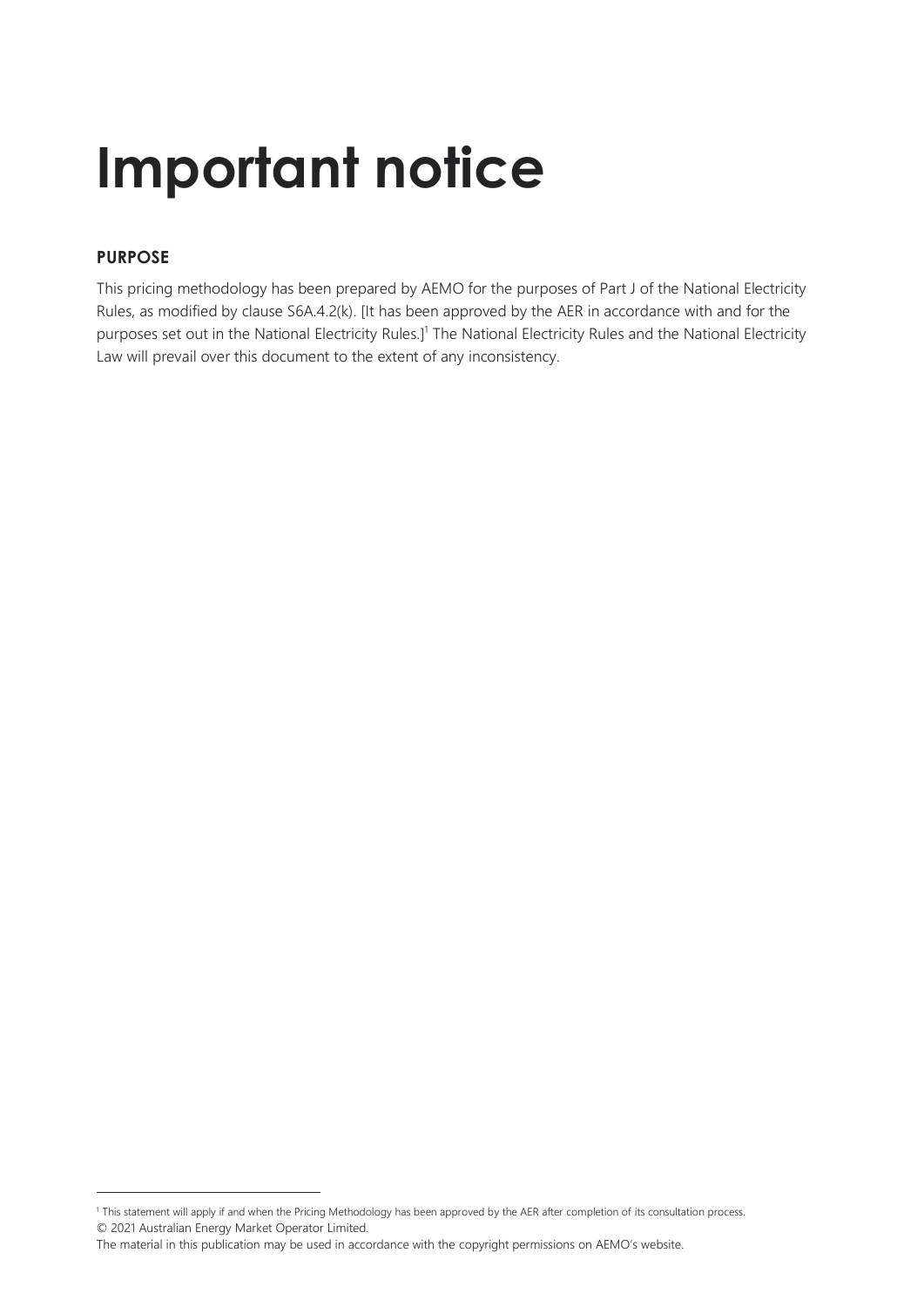# **Contents**

| <b>GLOSSARY</b> |                                                                                                                                             | 5              |
|-----------------|---------------------------------------------------------------------------------------------------------------------------------------------|----------------|
| 1               | Overview                                                                                                                                    | 7              |
| 1.1             | Introduction                                                                                                                                | $\overline{7}$ |
| 1.2             | Allocation                                                                                                                                  | 7              |
| 1.3             | Pricing Structure                                                                                                                           | 7              |
| $\mathbf 2$     | AEMO's responsibilities in the DTS                                                                                                          | 8              |
| 3               | <b>Pricing methodology</b>                                                                                                                  | 8              |
| 3.1             | Background                                                                                                                                  | 8              |
| 3.2             | Overview of the Pricing Methodology                                                                                                         | 8              |
| 3.3             | Allocating the MAR                                                                                                                          | 9              |
| 3.4             | Allocating the adjusted locational component to individual Connection Points                                                                | 10             |
| 3.5             | Calculating locational, non-locational and common service prices and charges                                                                | 11             |
| 4               | <b>Exceptional circumstances</b>                                                                                                            | 13             |
| 5               | <b>Prudent discounts</b>                                                                                                                    | 13             |
| 6               | <b>Energy Storage Systems</b>                                                                                                               | 14             |
| 7               | <b>Billing and financial transfers</b>                                                                                                      | 14             |
| 7.1             | Billing arrangements for inter-regional TUOS charging                                                                                       | 14             |
| 7.2             | Billing arrangements for Transmission Customers                                                                                             | 15             |
| 7.3             | Financial transfers                                                                                                                         | 15             |
| 8               | <b>Prudential requirements</b>                                                                                                              | 15             |
| 9               | <b>Derogations</b>                                                                                                                          | 15             |
| 10              | <b>Monitoring and compliance</b>                                                                                                            | 16             |
| 11              | Differences between current and final pricing methodology                                                                                   | 16             |
| 12              | Appendix A: Overview of AEMO's Pricing Methodology                                                                                          | 17             |
| 13              | Appendix B: TUOS worked example                                                                                                             | 18             |
| 13.1            | Calculation of total annual service revenue requirements (ASRR) for prescribed TUOS<br>services and prescribed common transmission services | 18             |
| 13.2            | Adjustment of pre-adjusted locational component of prescribed TUOS services and<br>allocation to Connection Points                          | 19             |
| 13.3            | Determination of prices for locational component of prescribed TUOS services                                                                | 20             |
| 13.4            | Determination of charges for adjusted locational component of prescribed TUOS<br>services                                                   | 22             |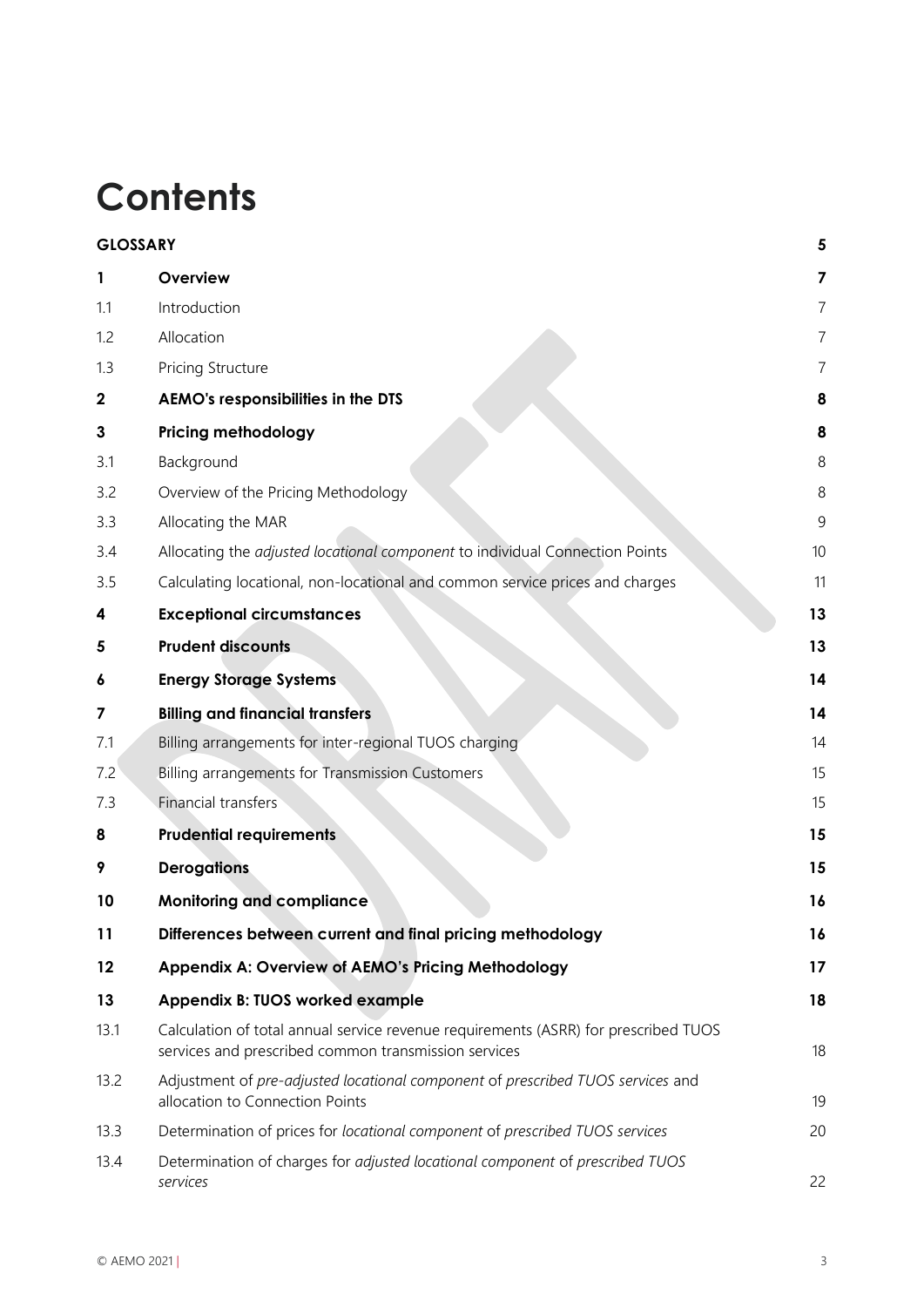| 13.5 | Determination of adjusted non-locational component of prescribed TUOS services and<br>prices  | 23 |
|------|-----------------------------------------------------------------------------------------------|----|
| 13.6 | Determination of charges for adjusted non-locational component of prescribed TUOS<br>services | 24 |
| 13.7 | Prices for prescribed common transmission services                                            | 25 |
| 14   | <b>Appendix C: Inter-regional TUOS Charge</b>                                                 | 26 |
| 14.1 | Allocating the MAR                                                                            | 26 |
| 14.2 | Adjustment of locational component                                                            | 27 |
| 14.3 | <b>MLEC</b>                                                                                   | 27 |
| 14.4 | Billing arrangements with TNSPs within Victoria                                               | 27 |
| 14.5 | Worked example of inter-regional TUOS charges                                                 | 27 |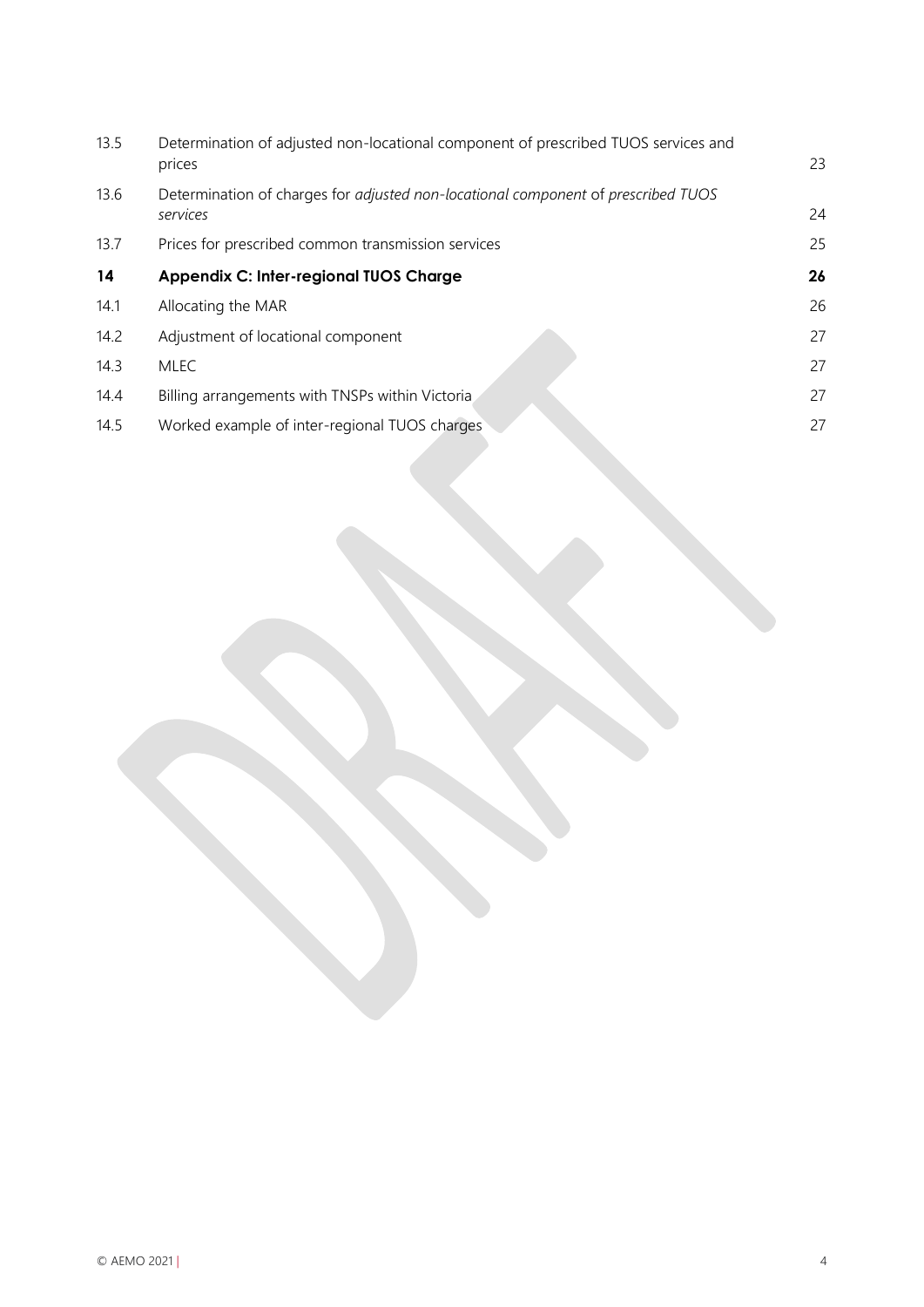# <span id="page-4-0"></span>**Glossary**

Unless the context otherwise requires, this document will be interpreted in accordance with Schedule 2 of the NEL.

Italicised terms used in this document have the same meanings given to those terms in the National Electricity Law and National Electricity Rules (NER) or the AER Guidelines unless otherwise specified.

Capitalised words, phrases and abbreviations have the meanings set out opposite them in the table below when used in this document.

| <b>TERM</b>            | <b>MEANING</b>                                                                                                                                                                                                   |
|------------------------|------------------------------------------------------------------------------------------------------------------------------------------------------------------------------------------------------------------|
| AARR                   | aggregate annual revenue requirement for prescribed transmission<br>services                                                                                                                                     |
| Additional assets      | Transmission assets that provide prescribed transmission services but<br>are not the subject to transmission determinations under chapter 6A of<br>the NER.                                                      |
| Adoptive Jurisdiction  | The State of Victoria                                                                                                                                                                                            |
| <b>AER Guidelines</b>  | The AER's pricing methodology guidelines made under rule 6A.25 of<br>the NER, effective from 31 October 2007 as amended from time to<br>time.                                                                    |
| <b>Auction Revenue</b> | Receipts (if any) resulting from the <i>auction</i> of the rights to <i>inter-</i><br>regional settlements residue.                                                                                              |
| <b>ASRR</b>            | annual service revenue requirement                                                                                                                                                                               |
| CAMD                   | Contract agreed maximum demand as agreed between AEMO and a<br><b>Transmission Network User</b>                                                                                                                  |
| <b>CNSP</b>            | Co-ordinating Network Service Provider                                                                                                                                                                           |
| <b>CRNP</b>            | Cost reflective network pricing                                                                                                                                                                                  |
| <b>DTS</b>             | The transmission system, or a part of a transmission system, situated<br>wholly or substantially in Victoria declared by the Minister as the<br>declared transmission system pursuant to section 30 of the NEVA. |
| <b>DTSO</b>            | A person who owns, controls or operates the DTS, or a part of the<br>DTS, declared by the Minister to be a declared transmission system<br>operator pursuant to section 31 of the NEVA.                          |
| Financial year         | The period from 1 July to the next 30 June                                                                                                                                                                       |
| Financial year t       | The Financial year in which transmission prices being calculated are to<br>apply                                                                                                                                 |
| Financial year t+1     | The Financial year following the Financial year t                                                                                                                                                                |
| Financial year t-1     | The Financial year prior to the Financial year t                                                                                                                                                                 |
| Financial year t-2     | The Financial year two years prior to Financial year t, which represents<br>the most recent Financial year where full historical data is available for<br>pricing purposes                                       |
| <b>MAR</b>             | maximum allowed revenue.                                                                                                                                                                                         |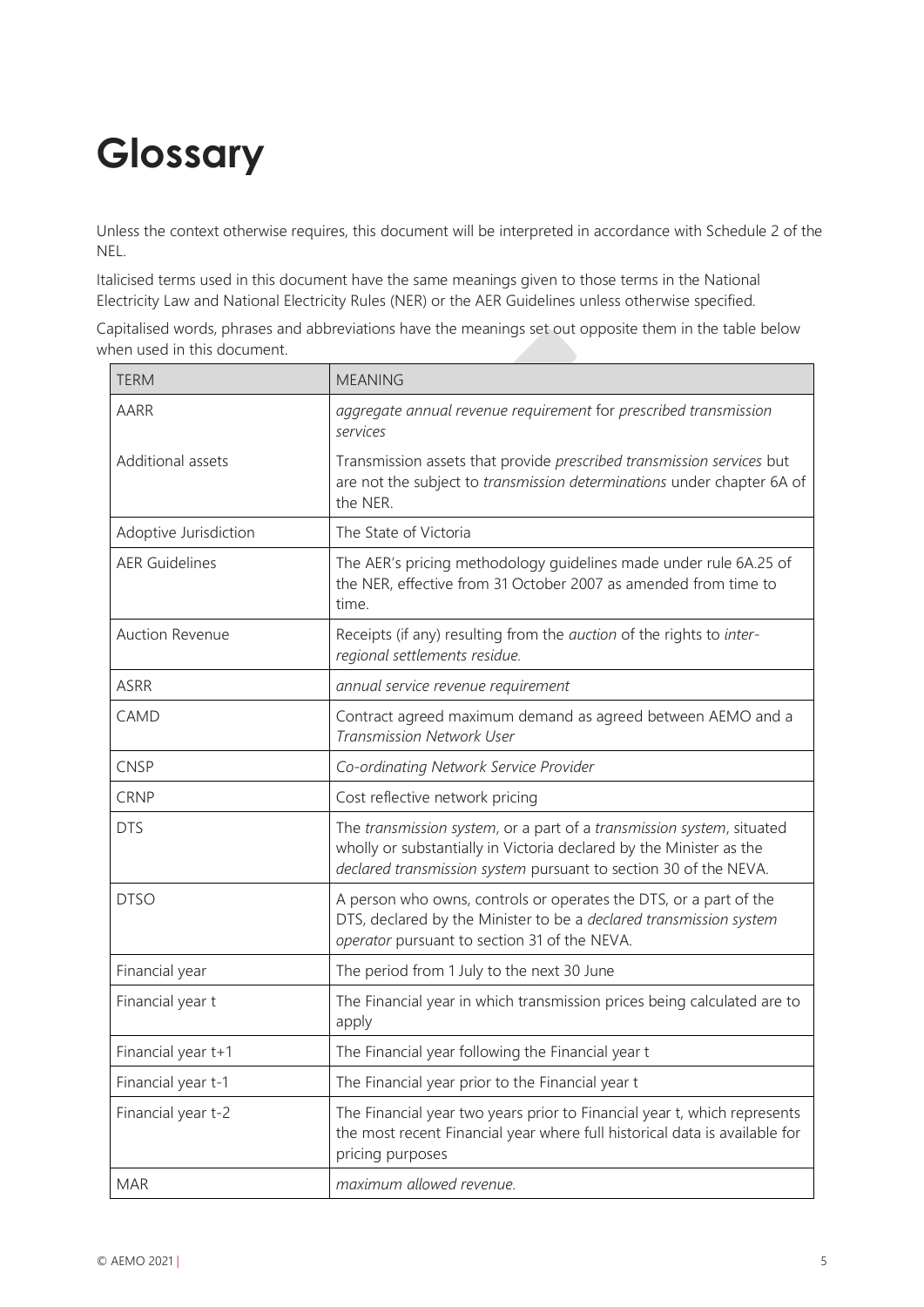| <b>MLEC</b>                  | modified load export charge.                                                                                                                                                                               |  |  |
|------------------------------|------------------------------------------------------------------------------------------------------------------------------------------------------------------------------------------------------------|--|--|
| <b>NEL</b>                   | National Electricity Law                                                                                                                                                                                   |  |  |
| <b>NER</b>                   | National Electricity Rules (version 154)                                                                                                                                                                   |  |  |
| <b>NEVA</b>                  | National Electricity (Victoria) Act 2005 (Vic)                                                                                                                                                             |  |  |
| <b>ORC</b>                   | Optimised replacement cost                                                                                                                                                                                 |  |  |
| Revenue Methodology          | AEMO's Revenue Methodology for Victoria's Electricity Transmission<br>System dated 11 July 2011, published under clause S6A.4.2(c) of the<br>NER, effective from 1 July 2011 as amended from time to time. |  |  |
| <b>AusNet Services</b>       | AusNet Transmission Group Pty Ltd, which is the DTSO for the major<br>part of the declared transmission system.                                                                                            |  |  |
| <b>Transmission Customer</b> | Transmission Customers that receive a Customer transmission use of<br>system service pursuant to the NER                                                                                                   |  |  |
| <b>TNSP</b>                  | A Transmission Network Service Provider                                                                                                                                                                    |  |  |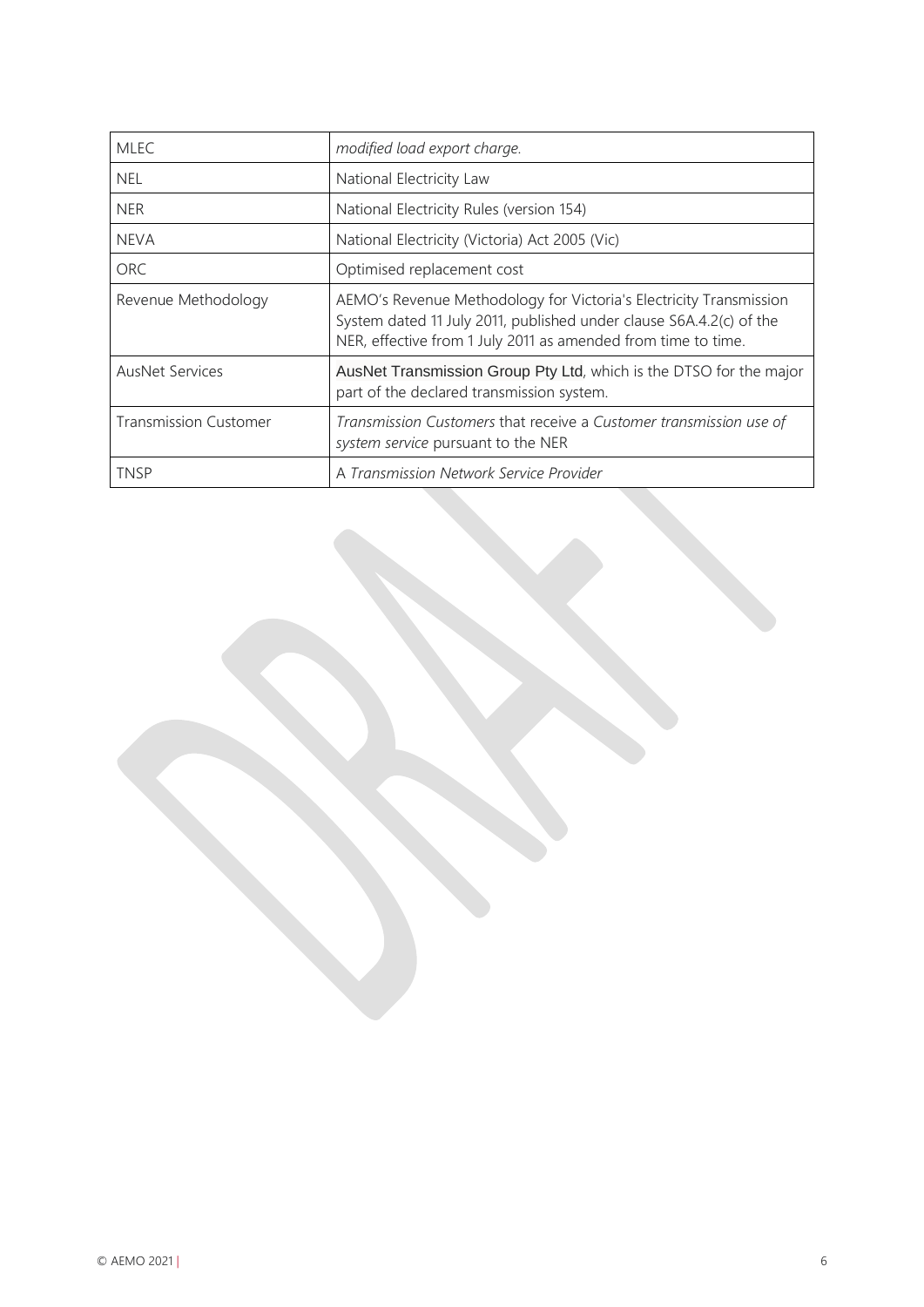# <span id="page-6-0"></span>**1 Overview**

## <span id="page-6-1"></span>1.1 Introduction

As part of its functions AEMO provides *shared transmission services* to users of the DTS. These services include the planning of future requirements and the procuring of augmentations in the DTS.

The costs which AEMO incurs in performing these functions (known as the Maximum Allowed Revenue (MAR)) are recovered by AEMO through charges to Transmission Customer. Most transmission charges are paid by distribution businesses, with some paid by large Transmission Customers directly connected to the DTS. AEMO's MAR is calculated as detailed in AEMO's Revenue Methodology, which is published on AEMO's website.

The majority of AEMO's MAR is made up of:

- Revenue relating to transmission assets owned, operated or controlled by DTSOs that is regulated under the NER and which provide transmission services to AEMO.<sup>2</sup>
- The costs under contracts between AEMO and service providers that provide transmission network services, equivalent services by the use of other alternative networks or non-network alternatives.
- MLEC
- Net intra-regional settlements residues
- Auction revenue

AEMO's planning and procurement costs for the Victorian DTS. This pricing methodology sets out how AEMO will recover its MAR for the 5-year regulatory period from 1 July 2022 to 30 June 2027. It has been developed in line with the requirements of the NER and the AER Guidelines.

# <span id="page-6-2"></span>1.2 Allocation

The allocation of costs permitted to be recovered (MAR) are set out in sections 3.3 and 3.4.

### <span id="page-6-3"></span>1.3 Pricing Structure

At the date of this Pricing Methodology, there were 37 Transmission Customer Connection Points (each a "Connection Point") in the DTS.

Every year, for each of the Connection Points, AEMO sets a:

- Locational Price.
- Non-locational Price.
- Common transmission services Price.

The price setting process and pricing structure is set out in section 3.5.

#### 1.3.1 Locational prices and charges

The Locational Price is based on a *cost reflective network pricing* (CRNP) methodology and demand at times of greatest DTS utilisation for which network investment is likely to be contemplated.

<sup>&</sup>lt;sup>2</sup> At the date of this Pricing Methodology, the only DTSOs whose assets are subject to revenue regulation under the NER are AusNet Services and Murraylink.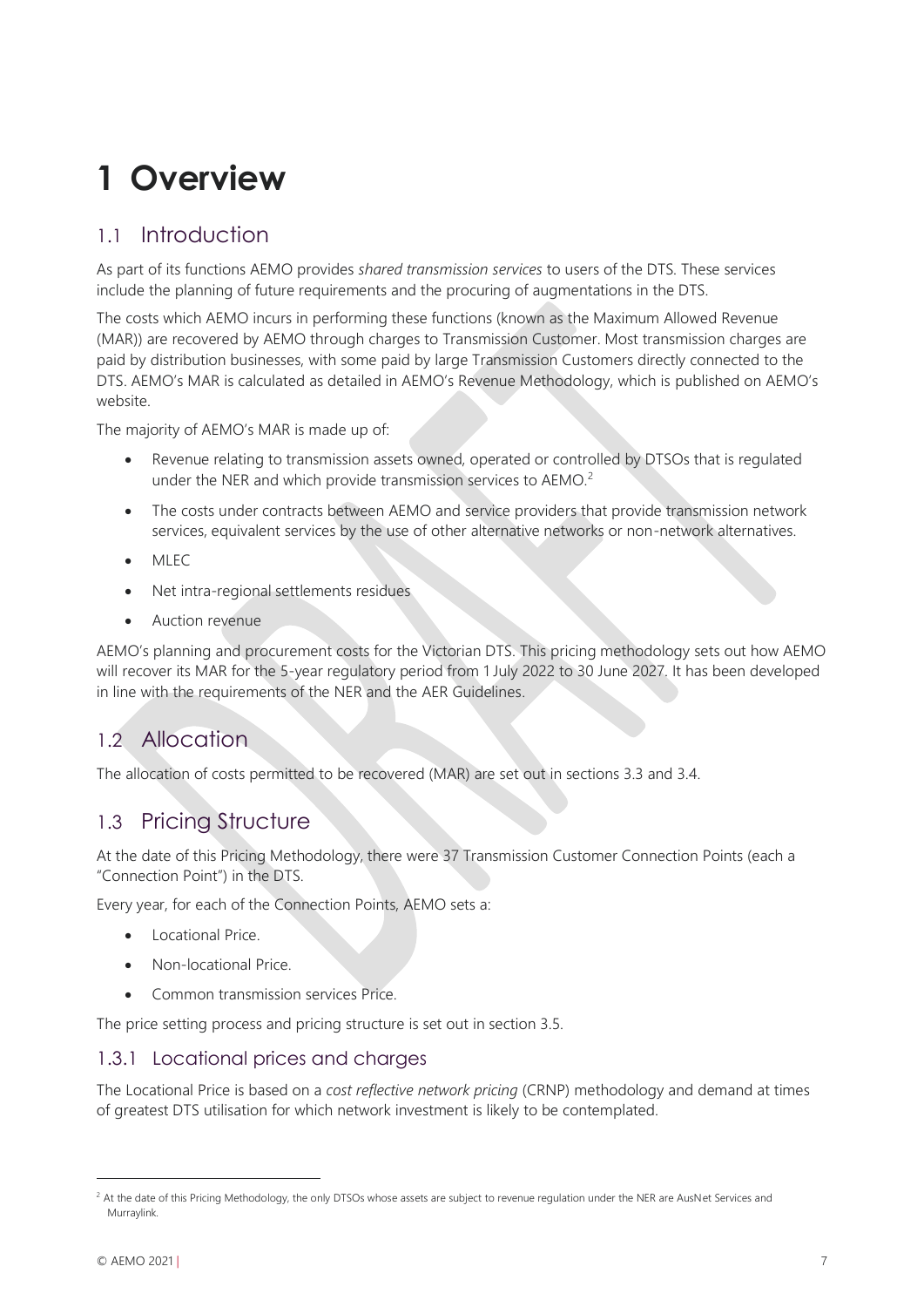### 1.3.2 Non-locational prices and charges

Non-locational Prices are calculated on a *postage stamp basis* which applies a uniform price per MW for all Transmission Customers regardless of their system use.

#### 1.3.3 Common services prices and charges

*Prescribed common transmission services* prices are calculated on a *postage stamp basis* which applies a uniform price per MW for all Transmission Customers regardless of their system use.

### 1.3.4 Duration of methodology

This methodology is effective for a 5-year period from 1 July 2022 to 30 June 2027.

# <span id="page-7-0"></span>**2 AEMO's responsibilities in the DTS**

AEMO provides shared transmission services via the declared transmission system (DTS) in Victoria and allocates the MAR for shared transmission services to Connection Points in the Victorian DTS.

Multiple TNSPs provide shared network capability services to AEMO in Victoria.

These TNSPs to the extent that their revenue is regulated by the AER, must advise AEMO annually of the aggregate annual revenue requirement for their part of the transmission system that is used to provide shared network capability services to AEMO.

Other sources of costs allocated by AEMO include payments made to service providers under service contracts awarded to augment the DTS. More information on the revenue recoverable by AEMO under these contracts can be found in the Revenue Methodology.

AEMO then allocates (in accordance with this pricing methodology) the total aggregate annual revenue requirement of all TNSPs for each Connection Point.

# <span id="page-7-1"></span>**3 Pricing methodology**

### <span id="page-7-2"></span>3.1 Background

This pricing methodology sets out how AEMO will allocate its MAR for provision of *prescribed shared transmission services* over the 5-year regulatory period from 1 July 2022 to 30 June 2027. AEMO's MAR is calculated in accordance with AEMO's Revenue Methodology, which is published on AEMO's website<sup>3</sup>.

# <span id="page-7-3"></span>3.2 Overview of the Pricing Methodology

Determining *prescribed shared transmission service* prices involves the following key steps:

1. Allocating the MAR:

- allocating the MAR to prescribed TUOS services and prescribed common transmission services.
- allocating *prescribed TUOS services* into *pre-adjusted locational component* and *pre-adjusted nonlocational component*.
- adjusting the *pre-adjusted locational component* to account for any Auction Revenue, MLEC and other adjustments including those allowed under clause 6A.23.3(b) of the NER.

<sup>3</sup> https://aemo.com.au/-/media/files/pdf/revenue-methodology-for-vic.pdf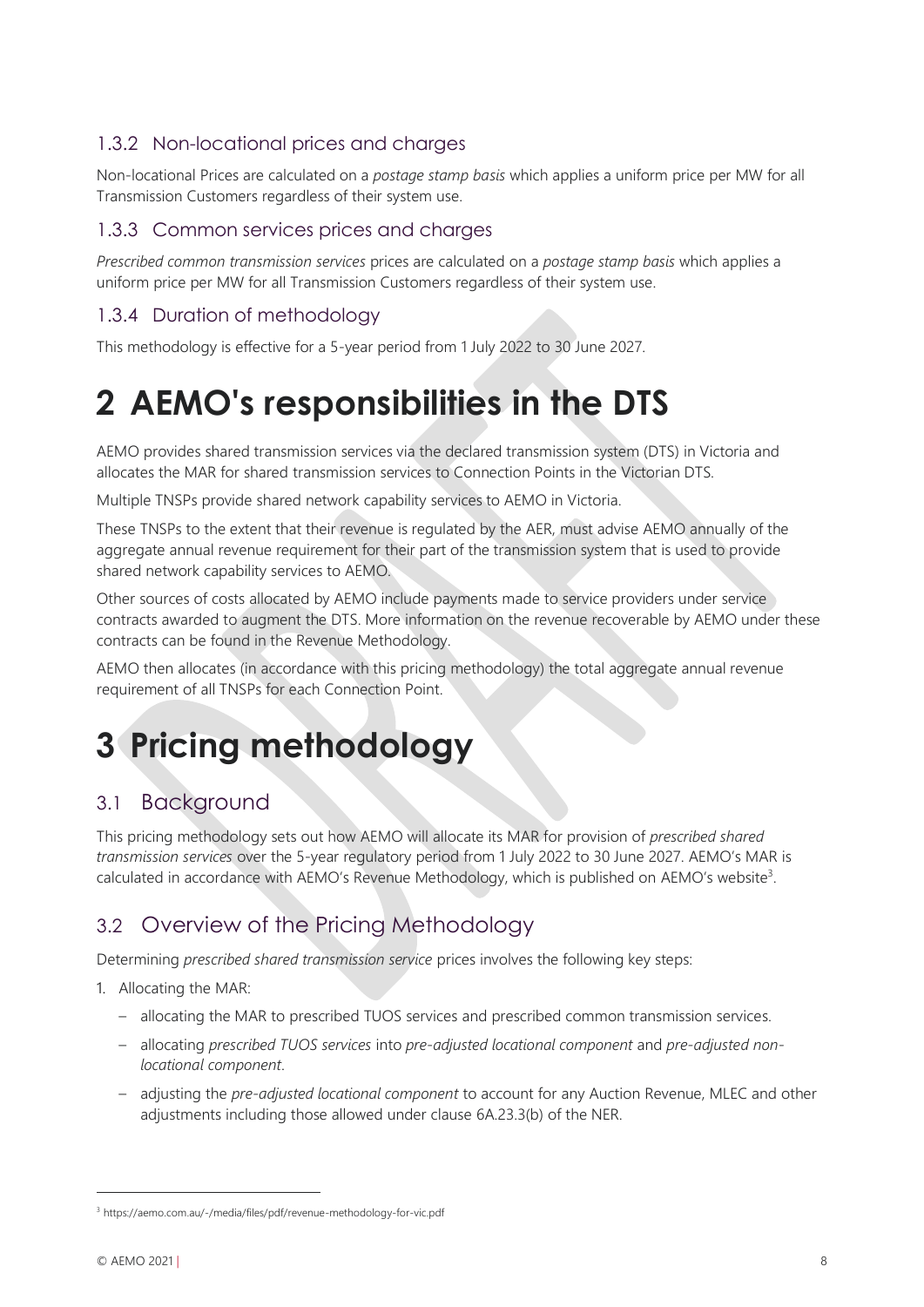- adjusting the *pre-adjusted non-locational component* to account for *intra-regional settlements residue*, over or under recovery, any prudent discounts, and other adjustments including those allowed under clause 6A.23.3(e) of the NER.
- 2. Allocating the *adjusted locational component* to individual Connection Points based on *CRNP methodology*.
- 3. Calculating prices for the following categories of *prescribed transmission services<sup>4</sup>* :
	- *prescribed TUOS services - adjusted locational component*.
	- *prescribed TUOS services - adjusted non-locational component*.
	- *prescribed common transmission services.*
- 4. Calculating charges for the following categories of *prescribed transmission services*:
	- *prescribed TUOS services - adjusted locational component*.
	- *prescribed TUOS services adjusted non-locational component*.
	- *prescribed common transmission services*.

Appendix A provides an overview of the pricing process in a flowchart format.

Section 3.3-3.5 below describes each of the steps in further detail.

### <span id="page-8-0"></span>3.3 Allocating the MAR

#### 3.3.1 Cost allocation to service categories

The first stage in calculating *prescribed shared transmission service* prices is to allocate *prescribed TUOS services* and *prescribed common transmission services* with the costs that are directly attributable to providing the relevant category of *prescribed transmission service* as applicable in the Adoptive Jurisdiction.

AusNet Services and Murraylink, as DTSOs that are revenue regulated under the NER in respect of the Adoptive Jurisdiction, provide sufficient information to AEMO so that AEMO can allocate the MAR for *prescribed TUOS services* and *prescribed common transmission services*.

AEMO also recovers costs of providing *prescribed shared transmission services* arising from service contracts entered with service providers but are not revenue regulated as described above. These costs are charged according to a service agreement between AEMO and the service provider. AEMO allocates these assets to the relevant service category in accordance with clauses 2.4(a)(3) and (4) of the AER Guidelines.

AEMO's planning and procurement and other costs for the Victorian DTS<sup>5</sup> are allocated to *prescribed common transmission services*. 6

### 3.3.2 Allocation of the prescribed *TUOS service* category

The NER sets out particular requirements for the allocation of MAR for *prescribed TUOS services*. The NER requires that the share of the MAR for *prescribed TUOS services* be allocated to Transmission Customers' Connection Points in the form of both a locational and non-locational component.

In accordance with the NER, AEMO will allocate the MAR for *prescribed TUOS services* as follows:

- 50% to *pre-adjusted locational component*; and
- 50% to *pre-adjusted non-locational component*.

<sup>4</sup> Note: AEMO does not set a price or levy charges for *prescribed entry services* or *prescribed exit services.* Those prices are set by AusNet Services and charges are levied directly against relevant Customers by AusNet Services.

<sup>&</sup>lt;sup>5</sup> Planning costs include costs resulting from connections that cannot be allocated to a defined user

<sup>6</sup> Under the Second VNI SIPS Ministerial Order made under section 16Y of the NEVA on 5 November 2020, the portion of AEMO's MAR that constitute 'AEMO contracting costs' are allocated to *prescribed common transmission services.*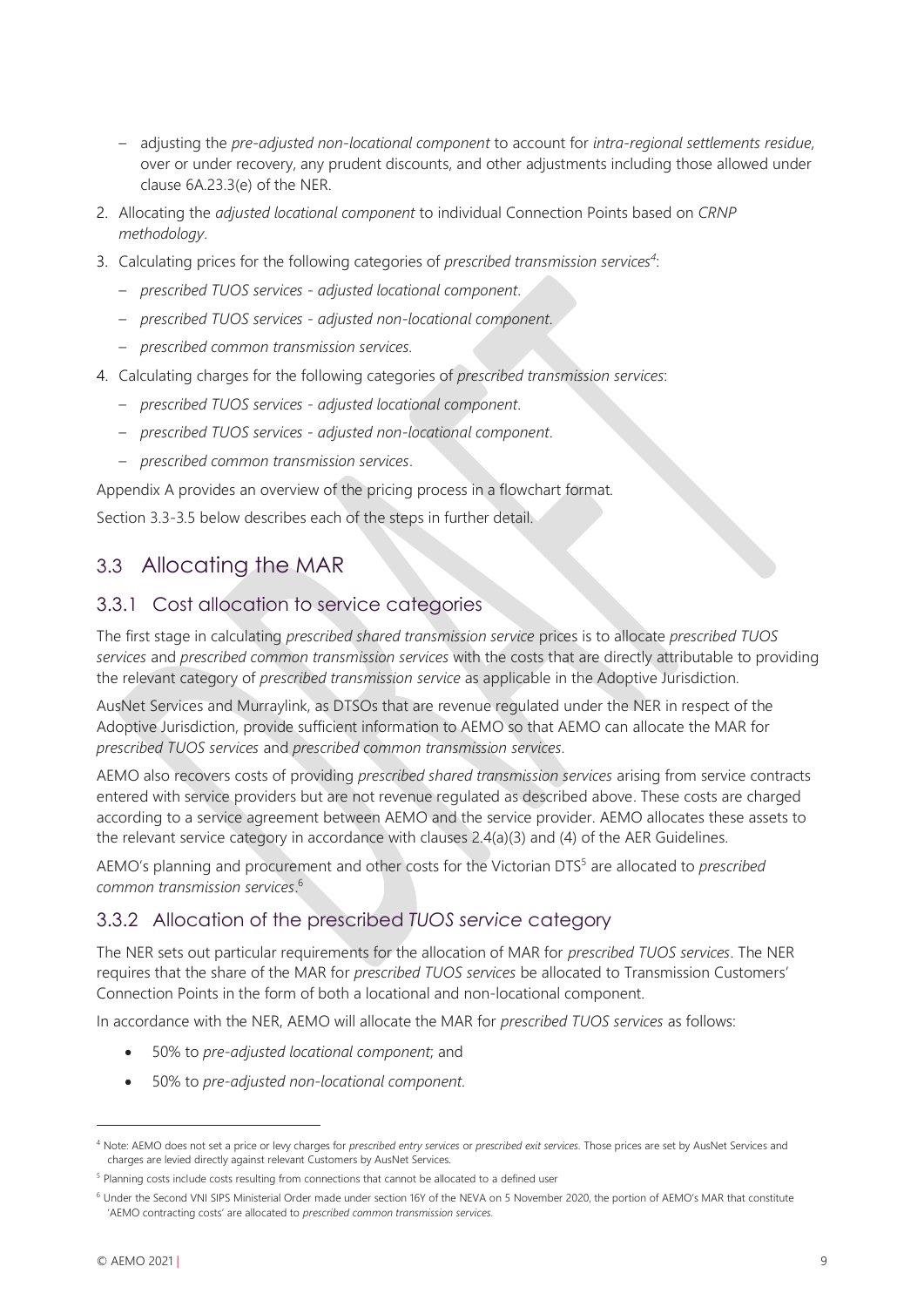### 3.3.3 Adjustment of the locational component and the non-locational component

AEMO will adjust the *pre-adjusted locational component* by:

- accounting for the estimated Auction Revenue receipts;
- subtracting or adding any further adjustments to Auction Revenue consistent with 6A.23.3(f);
- subtracting or adding the net MLEC receivable or payable by AEMO, where the MLEC is calculated consistent with the methodology in 6A.29A (see Appendix C);
- subtracting or adding any adjustments to the MLEC consistent with 6A.23.3(f).

In accordance with clause 6A.23.3(d), if the result of this adjustment yields a negative number, the *adjusted locational component* will be deemed to be zero and the absolute value of the negative amount will be subtracted from the *pre-adjusted non-locational component*.

AEMO will adjust the *pre-adjusted non-locational component* by:

- accounting for any estimated net *intra-regional settlement residue* receipts;
- subtracting or adding any over/under recovery of AEMO's MAR from a previous *year*;
- accounting for any adjustments consistent with 6A.23.3(f);
- accounting for any over/under recovery of AEMO's MAR as a result of applying the 2% price cap explained in section 3.5.1 below;
- accounting for any under recovery as a result of applying any prudent discounts explained in section 5 below;
- accounting for any over/under recovery of AEMO's MAR as a result of the *adjusted locational component* being set to zero (explained above); and
- accounting for the amount of *NTP function* fees applicable to AEMO as a *Co-ordinating Network Service Provider* under clause 2.11.3(ba) of the NER.

# <span id="page-9-0"></span>3.4 Allocating the *adjusted locational component* to individual Connection Points

In accordance with the NER, prices for the recovery of the MAR allocated to the *adjusted locational component* of *prescribed TUOS services* will be based on demand at times of greatest DTS utilisation for which network investment is most likely to be contemplated.

AEMO will use the CRNP methodology to allocate the *adjusted locational component* to Connection Points<sup>7</sup>. The methodology estimates the proportionate use of relevant transmission system assets by each Transmission Customer based on loadflows and the optimised replacement cost (ORC) of those assets as described below.

To allocate the *adjusted locational component* to Connection Points, the following input data will be used:

- An electrical load flow model of the Victorian network that includes all committed augmentations in Financial year t.
- A cost model detailing the optimised replacement cost (ORC) for each network element in the static model of the Victorian DTS in Financial Year t-2.
- Load and generation data for each half hour during Financial year t-2.
- Where agreed, the CAMD agreed with Transmission Customers, or historical average monthly *maximum demand* data.

<sup>7</sup> AEMO uses the software package TPRICE which implements the CRNP methodology.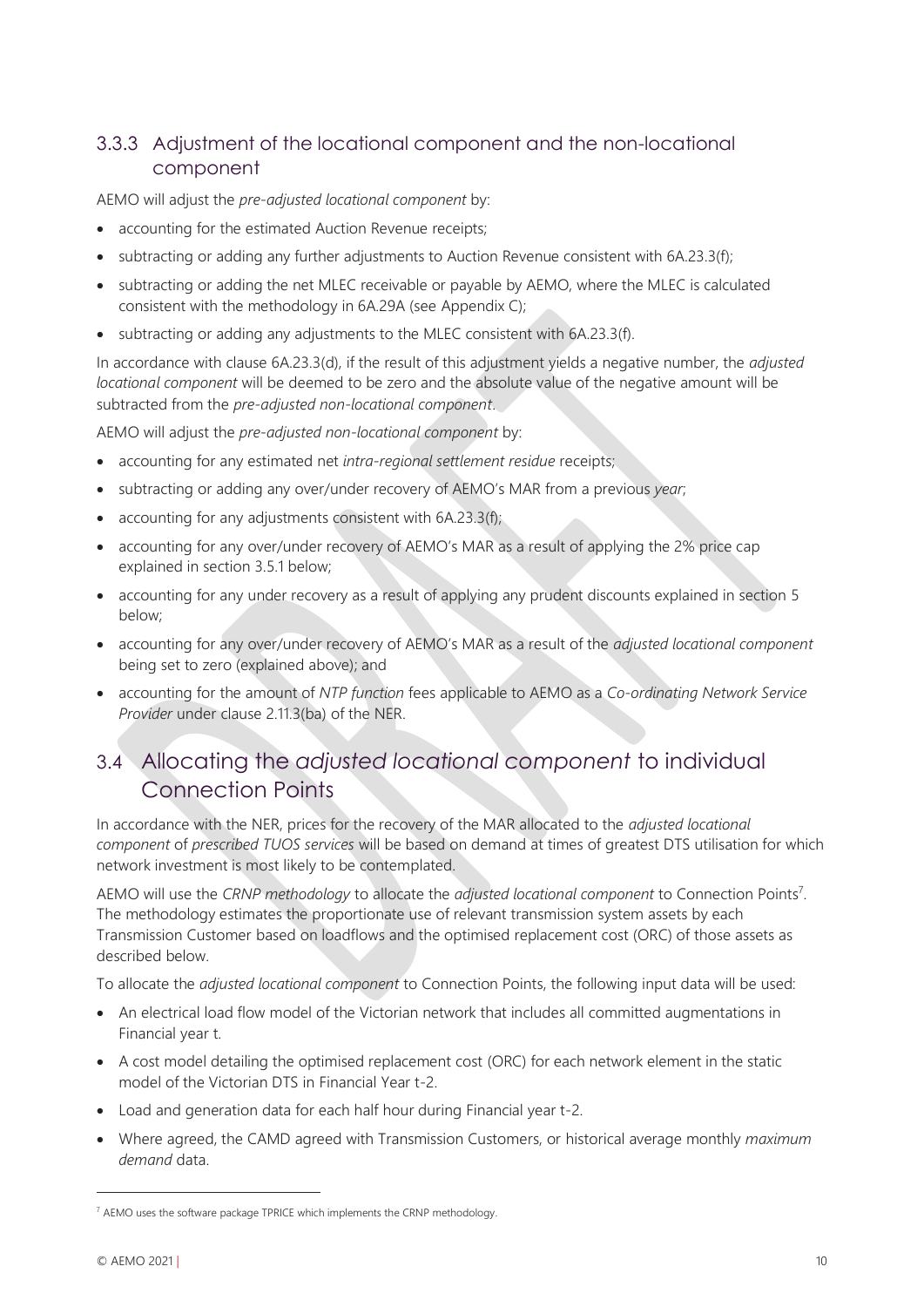For modelling loads at Connection Points, if historical average monthly *maximum demand* data is unavailable or only partially available AEMO will use a forecast average monthly *maximum demand* instead. This is discussed in detail in section 3.5.1 below.

# <span id="page-10-0"></span>3.5 Calculating locational, non-locational and common service prices and charges

### 3.5.1 Locational prices and charges for each Connection Point

Using the *CRNP methodology* in section 3.4 results in a lump sum dollar amount being recovered at each Connection Point representing the *adjusted locational component* of *prescribed TUOS services*.

To calculate the price to recover this lump sum ("Locational Price"), AEMO will use:

- The CAMD, if the Transmission Customer has agreed to a CAMD, or
- the average of the Transmission Customer's Connection Point half-hourly monthly *maximum demand* value recorded at the Connection Point over a period of 365<sup>8</sup> days in Financial year t-2.

If the historical average of the Transmission Customer's Connection Point half-hourly monthly *maximum demand* data is unavailable for the period specified above or only partially available for a Connection Point, forecast average monthly maximum demand for the Financial year t in which the Locational Prices will apply may be used instead. This forecast will be determined by AEMO in consultation with the relevant Transmission Customer and may be either a forecast average monthly *maximum demand* for the Financial year t at the new Connection Point or may involve the use of the CAMD as a proxy and taking into account the likelihood of any negative half hourly intervals. This will be applicable for new Connection Points commissioned in the Financial year t in which the Locational Prices will apply, or for new Connection Points recently commissioned (within Financial year t-1) where historical average *maximum demands* in Financial year t-1 is only partially available.

The lump sum dollar amount described above is divided by the Transmission Customer's CAMD or in the absence of a CAMD, by average of the Transmission Customer's Connection Point half-hourly monthly *maximum demand* value recorded at the Connection Point over a period of 365<sup>9</sup> days in Financial year t-2 and is expressed as \$/MW.

For the calculations above, any half-hourly interval used to determine the average monthly *maximum demand* will set to zero any half-hourly interval which has a negative value and any negative monthly *maximum demand* will be set to zero and excluded from the averaging process. When a forecast of the average monthly *maximum demand* is used, any negative monthly *maximum demand* will be set to zero and excluded from the averaging process.

As provided in the NER, prices for recovering the *adjusted locational component* of *prescribed TUOS services* must not change by more than 2% per annum on a *load* weighted average basis for the Victorian *region* compared with the previous *regulatory year*. This is subject to exceptions under clause 6A.23.4(b)(3). Any under or over recovery resulting from this price constraint will be recovered or offset (as appropriate) by adjusting the *pre-adjusted non-locational component* of *prescribed TUOS services*.

Under the AER Guidelines, the Locational Price calculated must be applied to a measure of actual, forecast or contract demand to derive the locational charge.

AEMO will charge Transmission Customers for the *adjusted locational component* of *prescribed TUOS services* by multiplying the Locational Price by the higher of:

• the CAMD, if the Transmission Customer has agreed to a CAMD, and

<sup>8</sup> AEMO will use 366 days in a leap year.

<sup>&</sup>lt;sup>9</sup> AEMO will use 366 days in a leap year.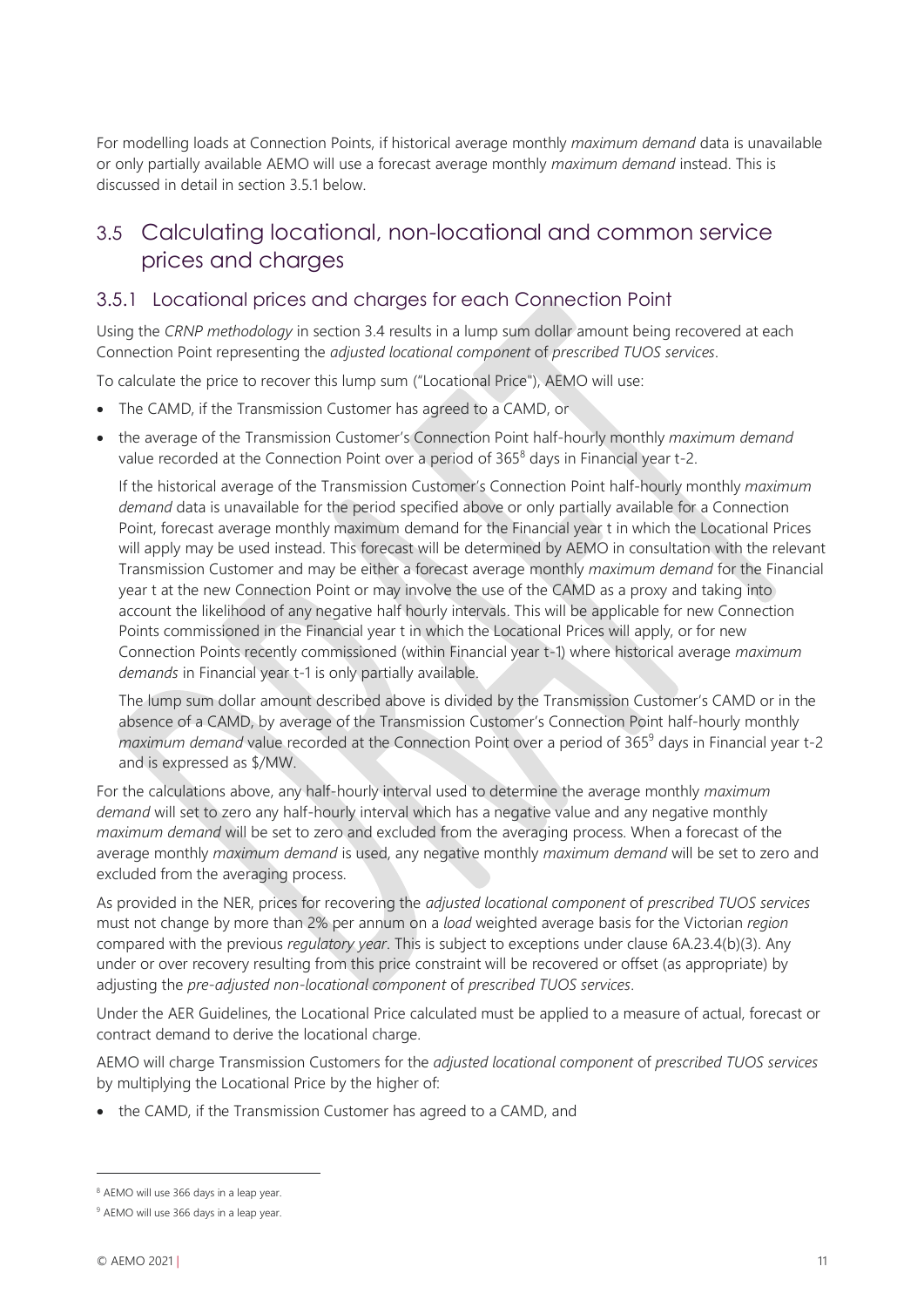• the Transmission Customer's actual average demand at the time of the monthly *maximum demand* for Financial year t-2) for their respective Connection Point.

If historical average monthly *maximum demand* data for Financial year t-2 is unavailable or only partially available for a Connection Point, AEMO will charge Transmission Customers for the *adjusted locational component* of *prescribed TUOS services* by multiplying the Locational Price by the actual average monthly *maximum demand* for the Financial year t for their respective Connection Points. This will be done in two steps.

- Initially Transmission Customers will be charged for the *adjusted locational component* of *prescribed TUOS services* by an amount equal to the Locational Price multiplied by the forecast average monthly *maximum demand* for the Financial year t.
- After the end of the Financial year t, once the actual average monthly *maximum demands* for Financial year t are known, the charges paid during the year will be adjusted such that the total annual locational charge is equal to the Locational Price multiplied by the actual average monthly *maximum demand* for the Financial year t. Any over or under recovery in Financial year t as a result of this adjustment would be charged or reimbursed through an adjustment to *pre-adjusted non-locational component* of *prescribed TUOS services* in financial year t+1.

Under exceptional circumstances under section 4 below, the Transmission Customer may request that AEMO consider setting the Transmission Customer's locational charge on the basis of actual data for the remainder of Financial year t.

AEMO does not propose to recalculate Locational Prices for financial year t in circumstances where load at a Connection Point(s) changes significantly after the Locational Prices for Transmission Customers have been determined and published by AEMO for Financial year t.

For the calculations above, any half-hourly interval used to determine the average monthly *maximum demand* will set to zero any half-hourly interval which has a negative value and any negative monthly *maximum demand* will be set to zero and excluded from the averaging process. When a forecast of the average monthly *maximum demand* is used, any negative monthly *maximum demand* will be set to zero and excluded from the averaging process.

### 3.5.2 Non-locational prices and charges for each Connection Point

In accordance with the NER, prices for the recovery of the MAR allocated to the *adjusted non-locational component* of *prescribed TUOS services* will be set on a *postage-stamp basis*.

AEMO will calculate two prices for the recovery of the *adjusted non-locational component* of *prescribed TUOS services* ("Non-locational Price"), namely:

- An energy-based price based on historical metered energy offtake or current metered energy offtake (\$/MWh); and
- A contract agreed maximum demand price (CAMD) price (\$/MW)

unless a reduced charge for the Connection Point in accordance with clause 6A.26.1 of the NER has been negotiated.

These two prices will be calculated in such a way that a Transmission Customer with a load factor equal to the median load factor for Connection Points would be indifferent to which of the two prices applies. The load factor is calculated as the Transmission Customer's average demand at a connection point divided by their maximum demand at that connection point. The Non-locational Prices will be the same for each Connection Point on the Victorian DTS and will be determined so that the total amount AEMO expects to recover from charges for the adjusted non-locational component does not exceed the adjusted non-locational component of the MAR for *prescribed TUOS services*.

The CAMD price will only be available to Transmission Customers who are party to a Use-of System Agreement with AEMO which specifies a CAMD and penalties for exceeding the CAMD.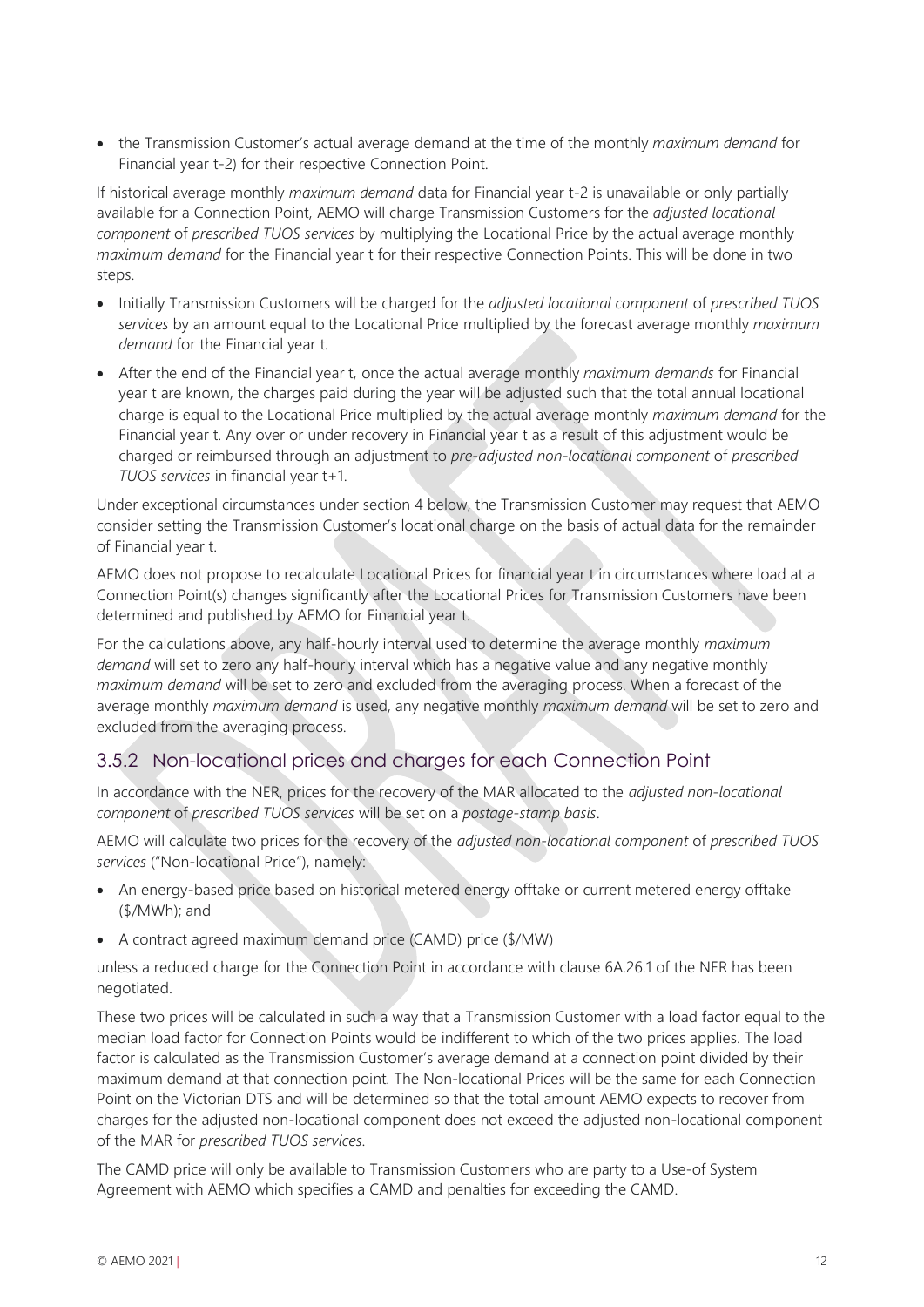Transmission Customers with a CAMD are charged the lower of:

- the Non-locational Price multiplied by the CAMD, or
- the Non-locational Price multiplied by the historical metered energy offtake at the Connection Point for Financial year t-2.

The energy-based price will be available to Transmission Customers who do not have a Use of System Agreement with AEMO which specifies a CAMD and penalties for exceeding the CAMD.

Transmission Customers without a CAMD are charged the energy-based Non-locational Price multiplied by the metered positive half-hourly energy offtake at the Connection Point for Financial year t-2. However, if the Transmission Customer has elected to use energy the Transmission Customer will be charged the price multiplied by the energy.

If historical metered energy offtake for the most recent 12 months is unavailable or only partially available for a Connection Point, forecast energy offtake for the Financial year t may be used instead. This forecast will be determined by AEMO in consultation with the relevant Transmission Customer. This will be applicable for new Connection Points that will be commissioned in the Financial year t in which the Non-locational Prices will apply, or for new Connection Points recently commissioned where historical metered energy offtake for the Financial year t-1 is unavailable or partially available.

For the calculations above, any half-hourly interval used to determine the metered energy offtake will set to zero any half-hourly interval which has a negative value.

Under exceptional circumstances under section 4, the Transmission Customer may request that AEMO consider setting the Transmission Customer's non-locational charge on the basis of actual data for the remainder of the Financial year t.

#### 3.5.3 Prescribed common transmission services prices and charges

In accordance with the NER, prices for the recovery of the MAR allocated to the *prescribed common transmission services* will be set on a *postage-stamp basis*.

AEMO will develop prices and charges for *prescribed common transmission services* in a method similar to that used to develop prices for the *adjusted non-locational component* for *prescribed TUOS services*.

# <span id="page-12-0"></span>**4 Exceptional circumstances**

Under exceptional circumstances where a Transmission Customer's load is likely to differ significantly from what was previously expected, the Transmission Customer may request that AEMO consider charging the Transmission Customer on the basis of actual data for the remainder of the current period (t).

AEMO will consider requests on a case by case basis. Examples of situations where the use of forecast average monthly *maximum demand* may be appropriate include:

- The transfer of significant amounts of load to/from Connection Points.
- The commissioning/decommissioning of significant amounts of load.
- The highly variable nature of load, results in significant deviations between historical average monthly maximum demand and forecast average monthly maximum demand.

# <span id="page-12-1"></span>**5 Prudent discounts**

AEMO may, but is not required to, agree with a Transmission Customer to charge lower prices for *prescribed TUOS services* and *prescribed common transmission services* than the prices determined in accordance with this Pricing Methodology.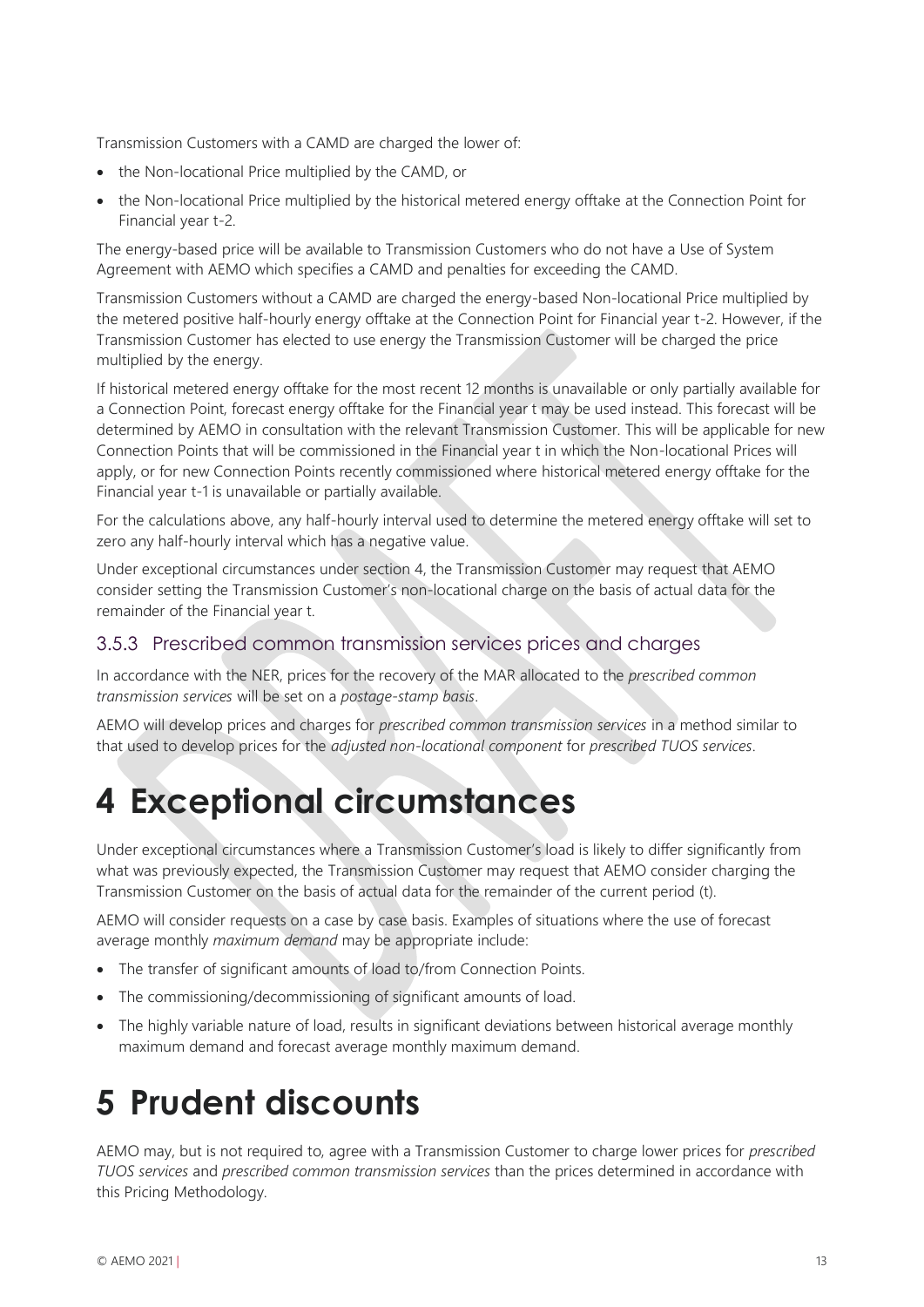In the event that a Transmission Customer does receive prudent discounts in the future, AEMO will adjust the *pre-adjusted non-locational component* of the *prescribed TUOS services* and the *prescribed common services component* to allow for the amount of the estimated under recovery arising from that discount in Financial Year t.

# <span id="page-13-0"></span>**6 Energy Storage Systems**

"Energy Storage Systems" encompass different electricity storage technologies including but not limited to batteries, pumped hydro storage and flywheels.

Subject to the NER and the exceptions below, AEMO will not determine a charge under this Pricing Methodology in respect of Connection Points at which Energy Storage Systems are directly connected, either in respect of supply (discharging), or consumption (charging). This will apply to arrangements where the Energy Storage System is co-located with a generating system and is located behind the generator's energy meter,

For the avoidance of doubt, and subject to the exceptions below, the point of connection of an Energy Storage System that is directly connected to the DTS will not be considered as a Connection Point for the purposes of this Pricing Methodology.

The exemption from being charged under this Pricing Methodology is subject to the following exceptions:

- an Energy Storage System that is co-located with a customer's *load* that is directly connected to a *transmission system* (that is, a *load* that is not supplied through a *connection point* to a *distribution system*) and is itself located behind the meter.
- pumped hydro storage systems that are recharged by use of electrically powered pumps, will not be exempted where the electrically powered pumps are used to recharge the hydro reservoir(s) are used for other purposes than exclusively for the pumped hydro storage system. The customer will be required to agree to the exclusive use of the pumps for the pumped hydro storage system in its Use of System Agreement and maintain that obligation for the duration of the term of the agreement.
- Energy Storage Systems that are connected to *distribution systems* are not directly charged the prices set out in clause 1.3 but such prices (in the form of charges to the relevant DNSP) may form part of the customer's connecting DNSP's tariff charges. No accommodation can be made to "remove" any TUOS component of that charge, however, the customer may be able to negotiate an "avoided TUOS" rebate in recognition of the contribution of the Energy Storage System's towards overall reduction in energy or demand over the transmission *connection point*.
- AEMO retains the right to determine whether to allow an exemption on any other arrangement involving an Energy Storage System at the time that the facility's connection application is made.

# <span id="page-13-1"></span>**7 Billing and financial transfers**

# <span id="page-13-2"></span>7.1 Billing arrangements for inter-regional TUOS charging

In accordance with clause 6A.29A.4, AEMO will:

- issue invoices for *MLEC* to co-ordinating network service providers (CNSP) for each interconnected region, as equal monthly instalments; and
- Pay invoiced *MLEC* to *CNSPs* for each *interconnected region*.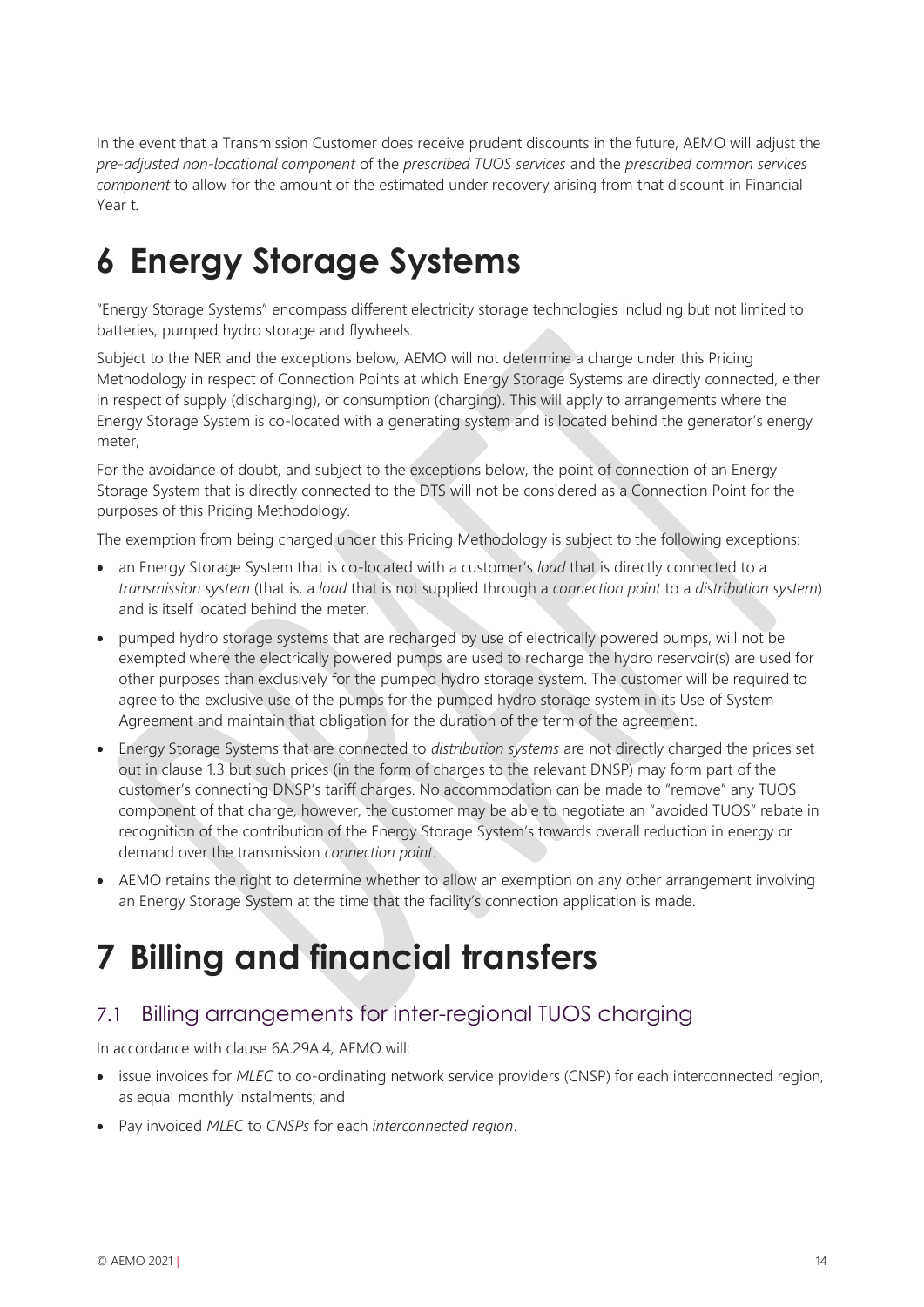# <span id="page-14-0"></span>7.2 Billing arrangements for Transmission Customers

AEMO will issue monthly invoices to Transmission Customers. These will contain at least the minimum information requirements specified in clause 6A.27.2 of the Rules.

Transmission Customers must pay charges for *prescribed transmission services* properly charged and billed in accordance with this Pricing Methodology by the date specified on the invoice. Charges derived from Locational Prices will include adjustments for net *MLEC* either payable to or receivable by AEMO.

# <span id="page-14-1"></span>7.3 Financial transfers

AEMO will pay to each relevant TNSP the revenue it collects for charges for the *prescribed transmission services* provided by assets owned by those TNSPs. This revenue will be inclusive of net MLEC receivable by AEMO from other CNSPs of interconnected regions.

These financial transfers will be paid in accordance with the Rules and as per agreements negotiated between the parties.

# <span id="page-14-2"></span>**8 Prudential requirements**

Under the NER, AEMO may require a Transmission Customer to establish prudential requirements for either or both connection services and TUOS. These prudential requirements may take the form of, but need not be limited to, capital contributions, prepayments or financial guarantees.

In the event that a capital contribution or prepayment is required, any contribution will be taken into account in determining *prescribed transmission service* prices in a manner negotiated between the parties and in all cases in accordance with the relevant provisions of the Rules.

# <span id="page-14-3"></span>**9 Derogations**

Under clause 2.1(o) of the AER Guidelines, AEMO's pricing methodology must include details of any derogations in accordance with Chapter 9 of the NER.

Clause 9.8.4 of the NER requires that in determining *transmission service* pricing and revenues, the *AER* must ensure that each Distributor has the benefit or burden of an equalisation adjustment for each *financial year* as shown in Table 1, multiplied by the relevant factor as shown in Table 2:

|                        | Table 1:                          |
|------------------------|-----------------------------------|
| <b>Business</b>        | Equalisation Adjustment (\$'000)) |
| <b>SPI Electricity</b> | (4,939)                           |
| Powercor Australia Ltd | (19, 011)                         |
| Jemena                 | 5,171                             |
| CitiPower Pty Ltd      | 5,920                             |
| United Energy Ltd      | 12,859                            |

*Table 2*

| If the <i>financial year</i> falls within the period: $\parallel$ then the relevant factor is: |    |
|------------------------------------------------------------------------------------------------|----|
| July 2011 - 30 June 2015                                                                       | 40 |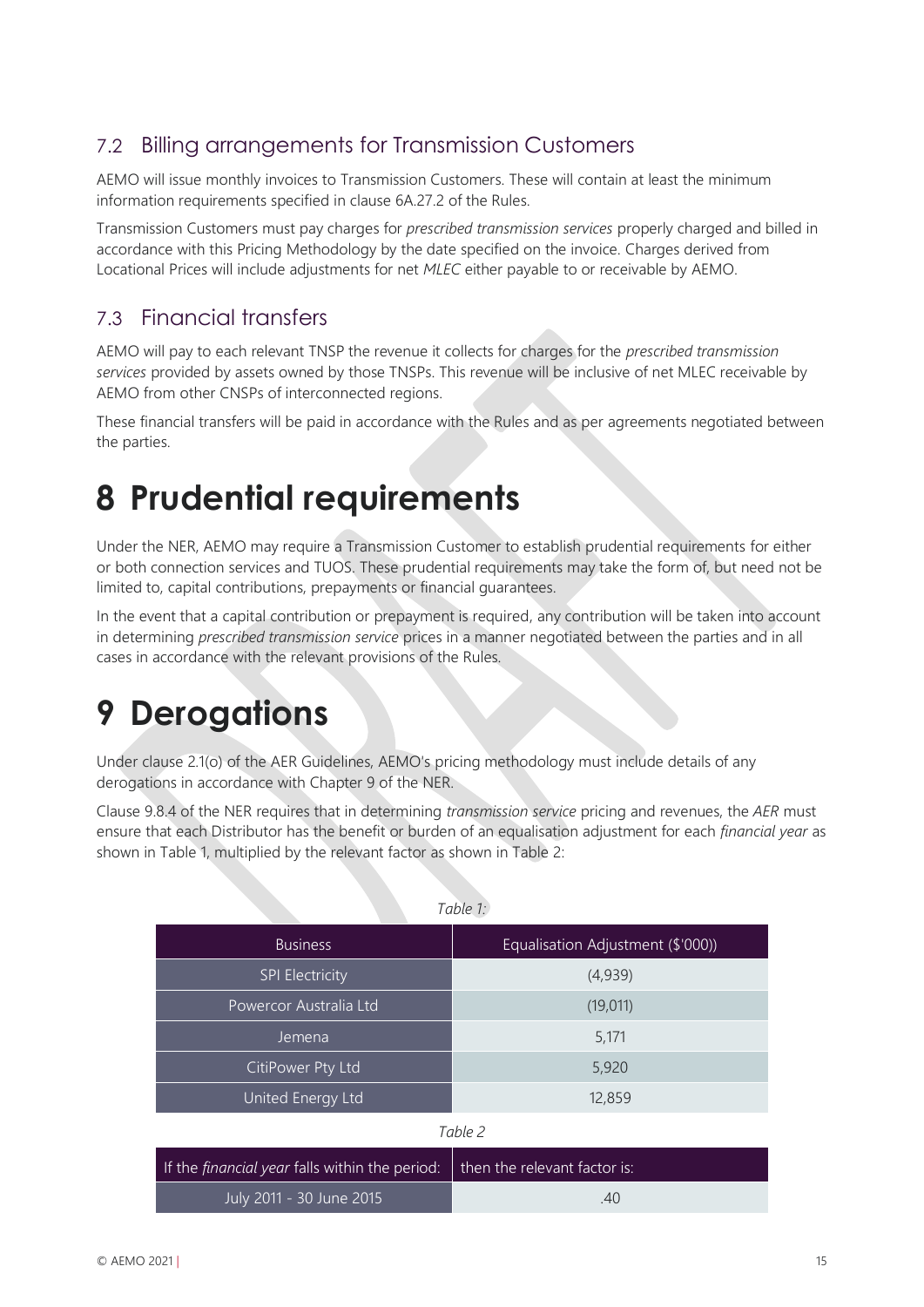| If the <i>financial year</i> falls within the period: $\vert$ then the relevant factor is: |  |  |
|--------------------------------------------------------------------------------------------|--|--|
| July 2015 - 30 June 2020                                                                   |  |  |
| Thereafter                                                                                 |  |  |

<span id="page-15-0"></span>AEMO must, in allocating revenue to be recovered from each Distributor to which it provides *prescribed TUOS services* and *prescribed common transmission services* by means of, or in connection with a *declared shared network* in each *financial year* of a *relevant regulatory period*, adjust the allocation in accordance with the clause above.

# **10 Monitoring and compliance**

In accordance with clause 6A.24.2 of the NER, AEMO will publish a current copy of its approved pricing methodology on its website. In addition, in accordance with clause 6A.16 as modified by clause S6A.4.2(f), AEMO will publish its *prescribed shared transmission service* prices for each regulatory year on AEMO's website in accordance with the NER.

# <span id="page-15-1"></span>**11 Differences between current and final pricing methodology**

AEMO's pricing methodology differs from its previous pricing methodology as set out below:

- Measurement of energy and demand at Connection Points is altered to remove 30-minute periods with negative values.
- Clarifications surrounding charging of transmission prices to Energy Storage Systems along with exceptions.
- Adoption of the 365 day demand based CRNP methodology to replace the MD10 methodology used to date.
- Various changes to harmonise definitions and phrases as relevant with those in the NER, NEL and the AER Guidelines.
- Accounting for *NTP function* fees applicable to AEMO as a *Co-ordinating Network Service Provider* under clause 2.11.3(ba) of the NER.
- Accounting for the treatment of costs associated with Ministerial Orders pursuant to section 16Y of the **NFVA**
- Changes to energy/demand data used to calculate prices and charges resulting from a change in transmission pricing publication dates resulting from a change to Victorian DNSP price regulation approvals.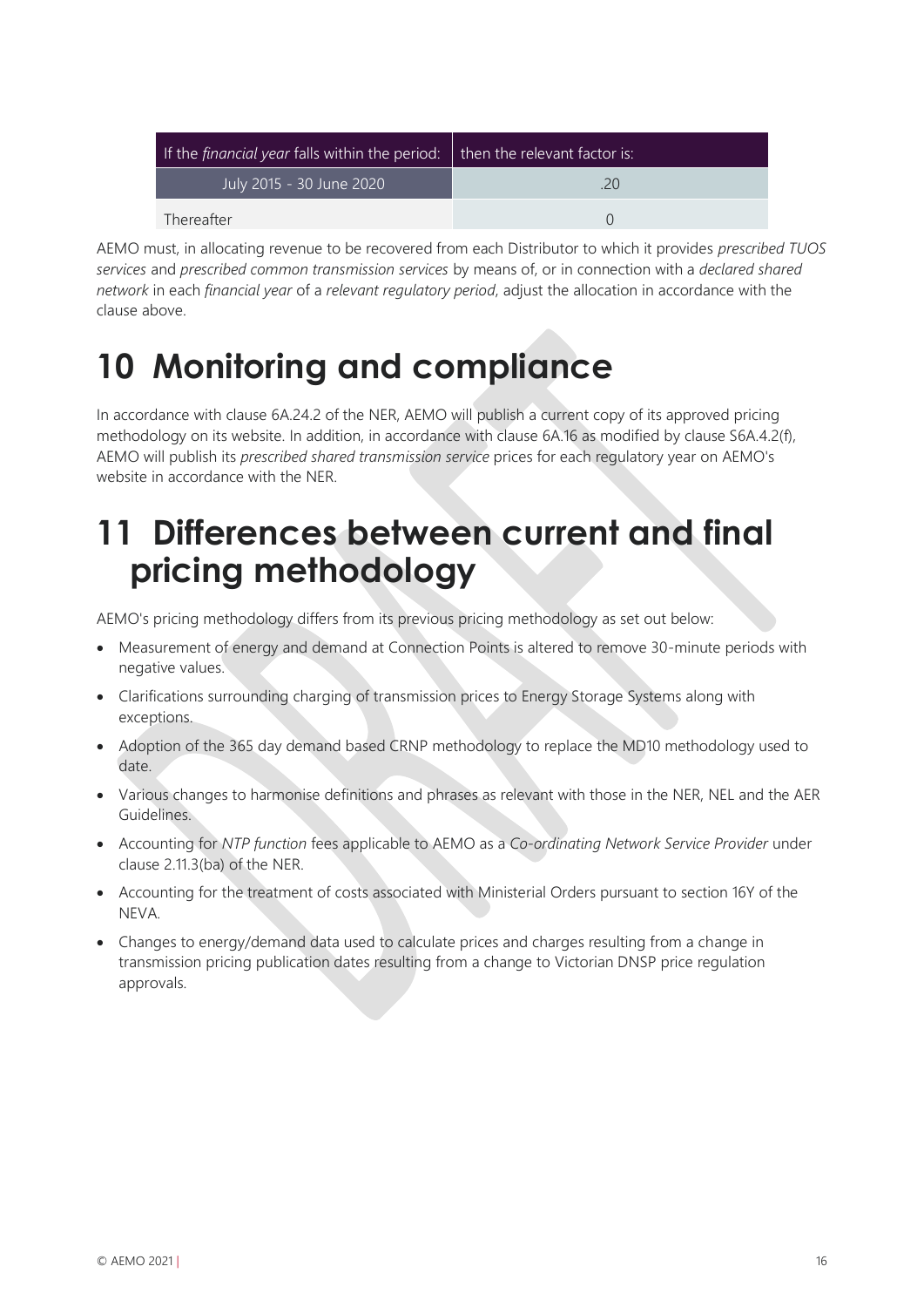# <span id="page-16-0"></span>**12 Appendix A: Overview of AEMO's Pricing Methodology**



Figure 1: Overview of TUOS Pricing Methodology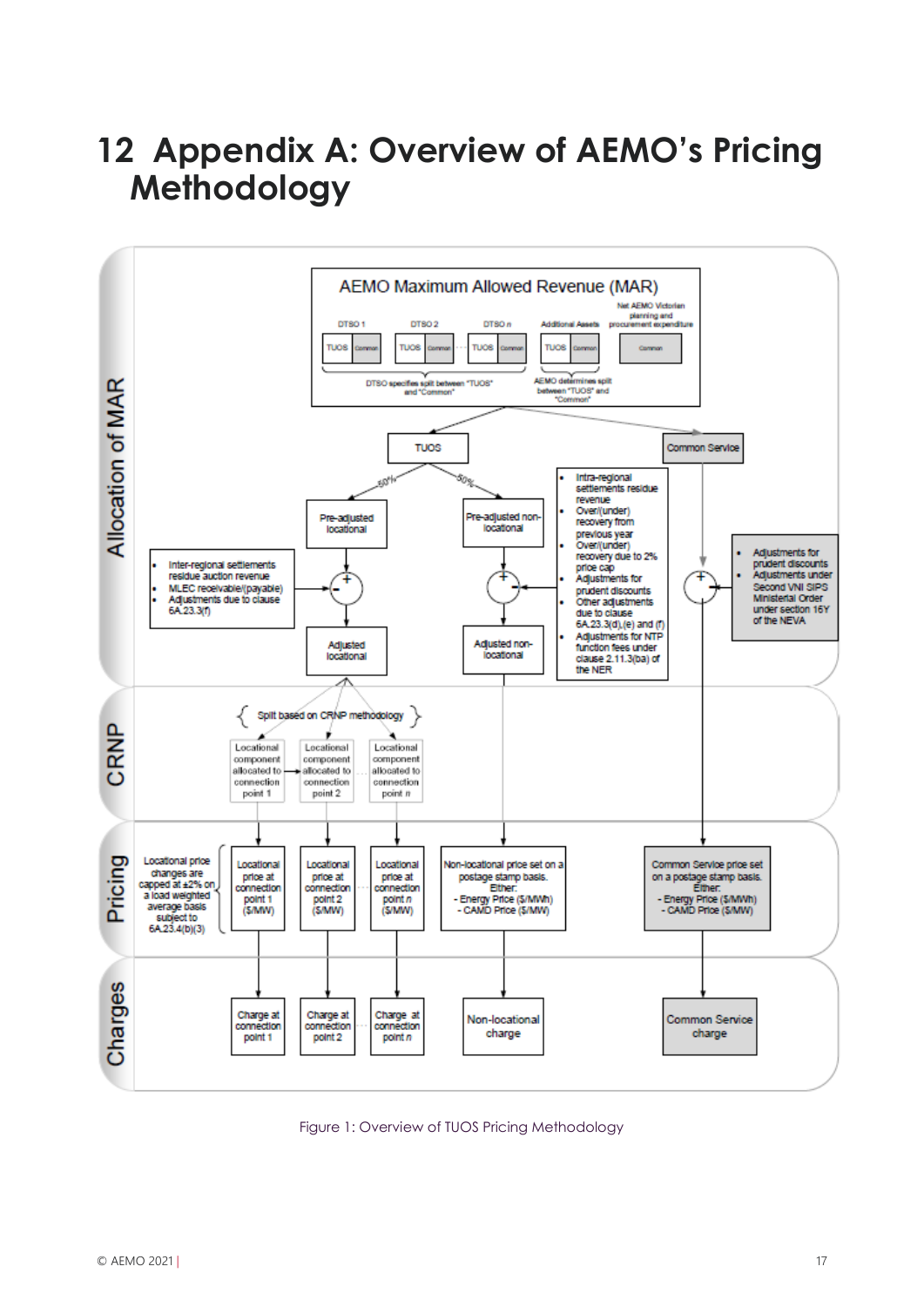# <span id="page-17-0"></span>**13 Appendix B: TUOS worked example**

### <span id="page-17-1"></span>13.1 Calculation of total annual service revenue requirements (ASRR) for prescribed TUOS services and prescribed common transmission services

Assume a simple power system as depicted by figure [Figure 2](#page-17-2) below consisting of two generators and four Transmission Customer Connection Points with loads 1 to 4.



Figure 2: Simple power system

<span id="page-17-2"></span>Also assume that at bus 60, the network is interconnected to a transmission network of another interconnected region.

### 13.1.1 DTSO component of ASRR

Assume a single DTSO in the region. The DTSO notifies AEMO of the DTSO's ASRRs and its operating and maintenance costs incurred in the provision of *prescribed common transmission services*. Assume the following:

- The DTSO's ASRR for *prescribed TUOS services* is \$20m.
- The DTSO's ASRR for *prescribed common transmission services* is \$10.7m.

#### 13.1.2 Additional assets

In the sample power system depicted in Figure 1 above, the following network elements are additional assets; they provide shared network services that are operated and maintained by the DTSO or other service providers under service agreements with AEMO described in the Revenue Methodology, the costs of which are not included in the determination of the DTSO's AARR:

- Line 1, between Bus 20 and Bus 40.
- Line 3, between Bus 30 and Bus 40.
- Capacitor 1, at Bus 30.

As the costs of these network elements are not reflected in the DTSO's AARR, AEMO will allocate each of these additional assets to either the *prescribed TUOS services* or *prescribed common transmission services* categories of *prescribed transmission services*, with charges as per the service agreements ("additional assets"). Assume the charges are allocated as in [Table 1](#page-18-1) below.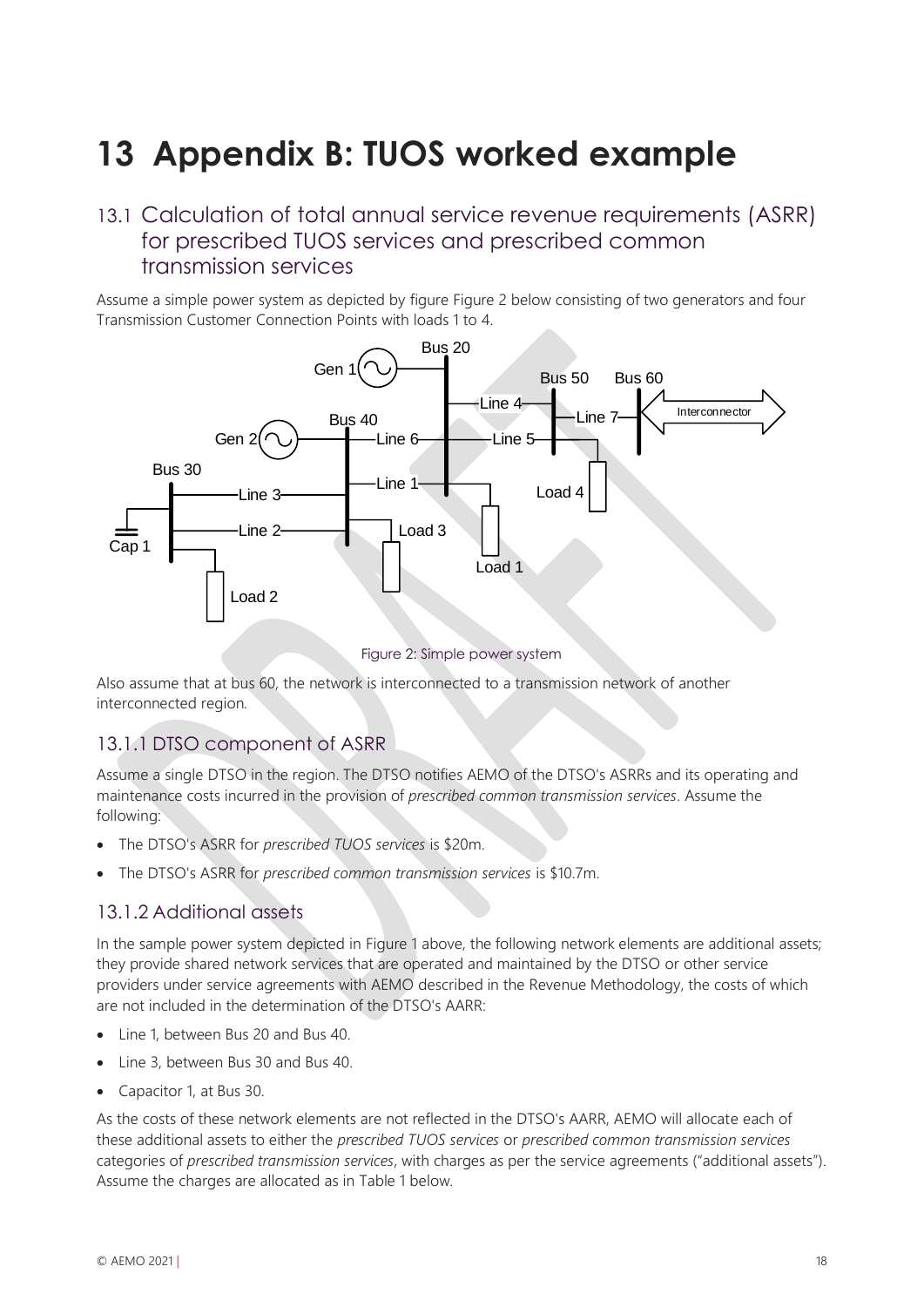| Table 1: Annual service charges for additional assets |  |
|-------------------------------------------------------|--|
|-------------------------------------------------------|--|

<span id="page-18-1"></span>

| Additional assets | Allocation to category of        | Annual service |
|-------------------|----------------------------------|----------------|
|                   | prescribed transmission services | charge (\$m)   |
| Line 1            | <b>Prescribed TUOS services</b>  | 8.7            |
| Line 3            | <b>Prescribed TUOS services</b>  | 10.045         |
| Capacitor 1       | Prescribed common                | 1.8            |
|                   | transmission services            |                |

### 13.1.3 AEMO planning and procurement costs

Assume that AEMO's net annual Victorian planning and procurement cost is \$1.5m.

### 13.1.4 Determine total ASRRs

<span id="page-18-2"></span>AEMO then sums the *prescribed TUOS services* and *prescribed common transmission services* categories to arrive at the total Victorian ASRRs in [Table 2:](#page-18-2)

| Category of prescribed<br>transmission services | DTSO's<br>ASRR (\$m) | Additional<br>assets $(\$m)$ | AEMO's<br>Victorian<br>planning and<br>procurement<br>$(\$m)$ | <b>Total ASRRs for</b><br><b>Victorian</b><br>region (\$m) |
|-------------------------------------------------|----------------------|------------------------------|---------------------------------------------------------------|------------------------------------------------------------|
| <b>Prescribed TUOS services</b>                 | 20                   | 18.745                       |                                                               | 38.745                                                     |
| Prescribed common<br>transmission services      | 10.7                 | 1.8                          | 1.5                                                           | 14                                                         |

Table 2: Total ASRRs for Victorian region

### <span id="page-18-0"></span>13.2 Adjustment of *pre-adjusted locational component* of *prescribed TUOS services* and allocation to Connection Points

### 13.2.1 Locational component and adjustments

AEMO then calculates the *pre-adjusted locational component* of the *prescribed TUOS service* as 50% of the ASRR for *prescribed TUOS services* (\$38.745m from Table 2), and adjusts this with the inter-regional settlement residue auction revenue. Assume:

- Zero inter-regional settlement residue auction revenue;
- \$1.5m of *MLEC* payable by AEMO to the *CNSP* of the *interconnected region*; and
- \$0.5m of *MLEC* receivable by AEMO from the *CNSP* of the *interconnected region*. Further details of this calculation for this can be found in appendix C.

Therefore, the net *MLEC* is \$1m payable by AEMO, and is added to calculate the *adjusted locational component*.

• *Adjusted locational component* = \$20.373 (\$38.745m x 50% + \$1m due to net *MLEC* payable by AEMO)

### 13.2.2 Allocation to Connection Points

The *CRNP methodology* simultaneously allocates the *adjusted locational component* of the *ASRR* for *prescribed TUOS services* to Transmission Customer's Connection Points in the network.

An example result of how the locational component of the ASRR for prescribed TUOS services as determined by the *CRNP methodology* for year t is set out in [Table 3](#page-19-1) below.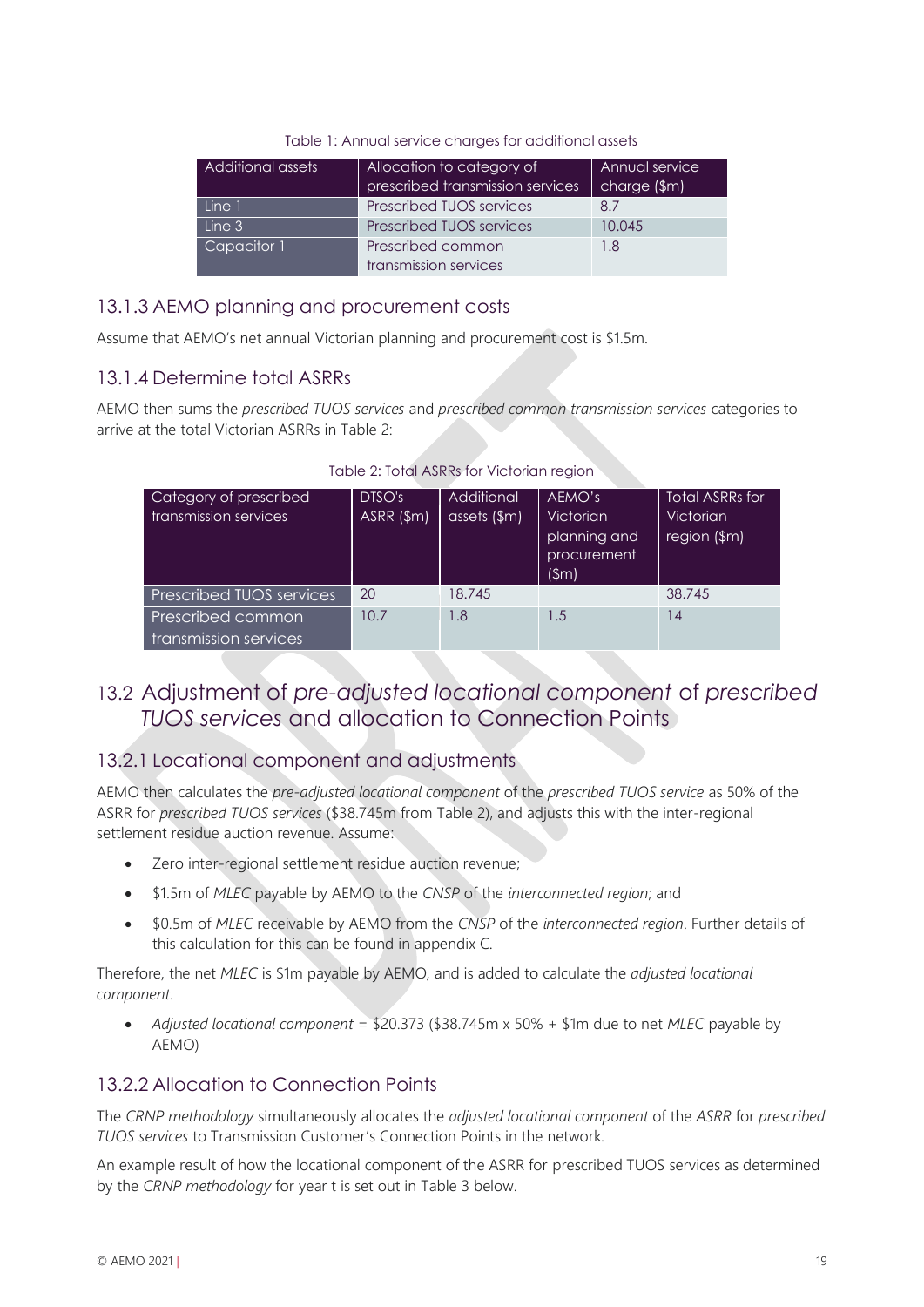#### <span id="page-19-1"></span>Table 3: Locational cost allocation in year t

| Load                               | <b>Bus Name</b> | Proportional split<br>from CRNP | Allocation not<br>considering MLEC<br>(\$m) | Allocation due to<br><b>MLEC</b><br>$(\$m)$ |
|------------------------------------|-----------------|---------------------------------|---------------------------------------------|---------------------------------------------|
|                                    | <b>Bus 20</b>   | 34.69%                          | 6.720                                       | 0.347                                       |
| $\overline{\mathbf{2}}$            | <b>Bus 30</b>   | 5.87%                           | 1.138                                       | 0.059                                       |
| $\overline{\mathbf{3}}$            | <b>Bus 40</b>   | 9.41%                           | 1.823                                       | 0.094                                       |
| $\overline{4}$                     | <b>Bus 50</b>   | 50.03%                          | 9.692                                       | 0.500                                       |
| <b>Total</b>                       |                 |                                 | 19.373                                      | 1.000                                       |
| <b>Adjusted location component</b> |                 |                                 | 20.373                                      |                                             |

That is, *CRNP methodology* produces a locational cost allocation for each Connection Point in the network in year t. The sum of all these locational cost allocations is the locational component of the ASRR for *prescribed TUOS services*, which is \$20.373m for year t.

### <span id="page-19-0"></span>13.3 Determination of prices for *locational component* of *prescribed TUOS services*

#### 13.3.1 Data requirements

The following data is required for calculating prices for recovery of the *adjusted locational component* for *prescribed TUOS services* in year t:

- The locational cost allocation for each Connection Point with a Transmission Customer in the DTS for year t as in [Table 3;](#page-19-1) and
- The average monthly maximum demands and CAMD for each of those Connection Points in year t-2 set out in Table 4 below.

| Load           | Bus name      | Allocation not<br>considering<br>$MEC ($ \$m $)$ in<br>year t | Allocation due<br>to MLEC<br>$(\$m)$ in year t | Average<br>maximum<br>monthly<br>demand<br>(MW) in year t-<br>2 | <b>CAMD</b><br>(MW) |
|----------------|---------------|---------------------------------------------------------------|------------------------------------------------|-----------------------------------------------------------------|---------------------|
|                | <b>Bus 20</b> | 6.720                                                         | 0.347                                          | 686.27                                                          | n/a                 |
| $\overline{2}$ | <b>Bus 30</b> | 1.138                                                         | 0.059                                          | 245.10                                                          | n/a                 |
| 3              | <b>Bus 40</b> | 1.823                                                         | 0.094                                          | 245.10                                                          | n/a                 |
| 4              | <b>Bus 50</b> | 9.692                                                         | 0.500                                          | 294.12                                                          | 300.0               |

#### Table 4: Allocated locational cost and average monthly maximum demand

### 13.3.2 Calculation of price

Locational prices are capped as specified in clause 6A.23.4(b)(2). However, clause 6A.23.4(b)(3)(i) specifies that price capping is not applicable to the extent that the change in prices relates to the MLEC. In order to fulfil both requirements, the price component with and without the influence of MLEC is calculated, and only the price component that is not influenced by MLEC is capped.

The uncapped price for each Connection Point for recovery of the *adjusted locational component* of *prescribed transmission services* can now be calculated. This is done by dividing the allocated cost in year t for each Connection Point by the average maximum monthly demand in Financial year t-2 for that Connection Point. Note that for load 4 at bus 50, since the Financial t-2 average monthly maximum demand is less than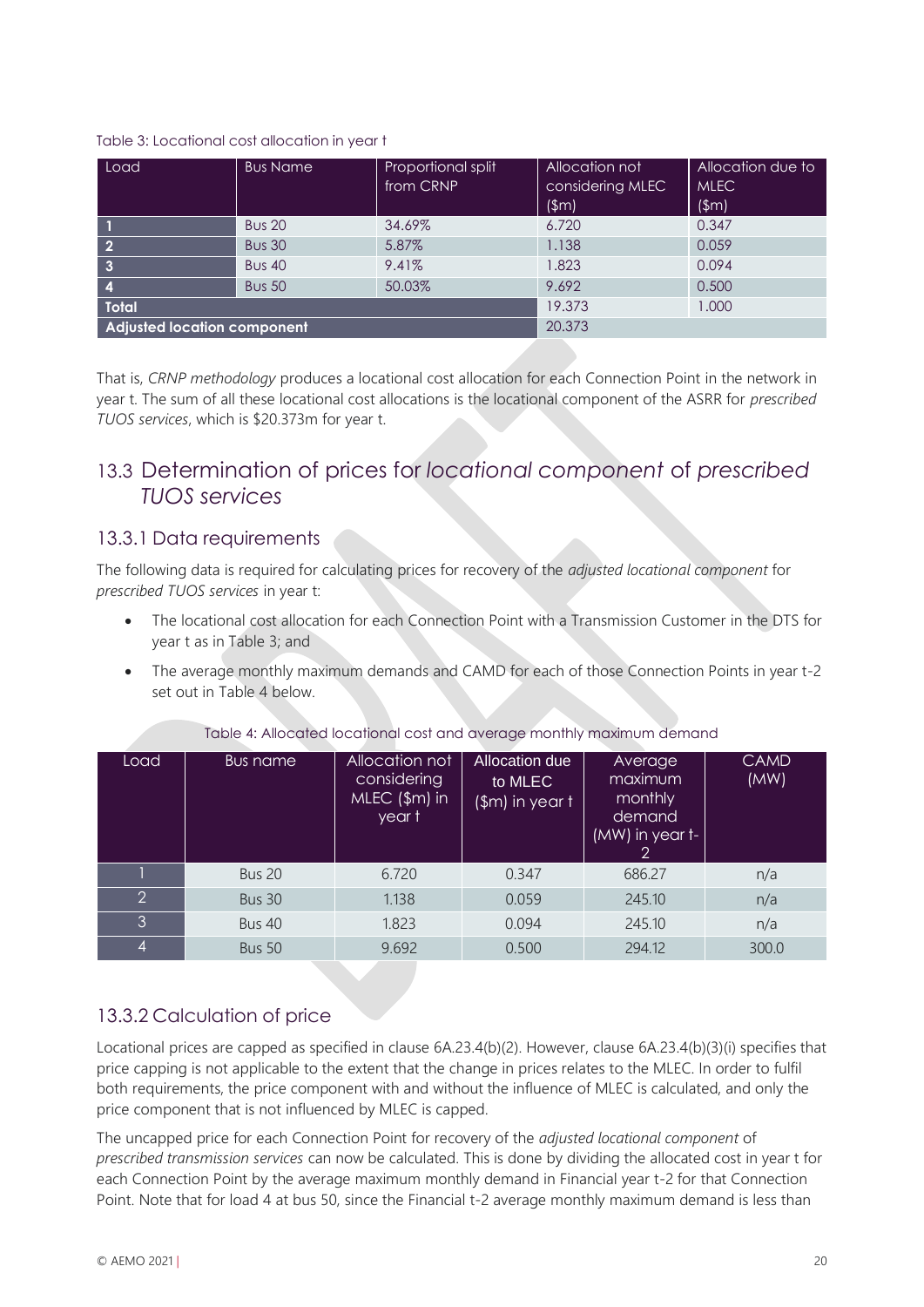the CAMD, the Financial t-2 average monthly maximum demand is used to calculate the locational component.

The resulting uncapped prices in Financial year t for recovery of the locational component of the ASRR for prescribed TUOS services are set out in Table 5 below.

<span id="page-20-0"></span>

| Load           | <b>Bus</b>    | Average                                               | <b>Allocation</b>                               | <b>Allocation</b>                             |                                                                    | Uncapped price                                         |
|----------------|---------------|-------------------------------------------------------|-------------------------------------------------|-----------------------------------------------|--------------------------------------------------------------------|--------------------------------------------------------|
|                | name          | maximum<br>monthly<br>demand<br>(MW)<br>in year $t-1$ | not<br>considering<br>$MEC ($ \$m)<br>in year t | due to<br><b>MLEC</b><br>$(\$m)$ in<br>year t | Price<br>component not<br>considering<br>MLEC (\$/MW)<br>in year t | Price<br>component due<br>to MLEC (\$/MW)<br>in year t |
|                | <b>Bus 20</b> | 686.27                                                | 6.720                                           | 0.347                                         | 9,792                                                              | 506                                                    |
| $\overline{2}$ | <b>Bus 30</b> | 245.10                                                | 1.138                                           | 0.059                                         | 4,643                                                              | 241                                                    |
| 3              | <b>Bus 40</b> | 245.10                                                | 1.823                                           | 0.094                                         | 7,438                                                              | 384                                                    |
|                | <b>Bus 50</b> | 294.12                                                | 9.692                                           | 0.500                                         | 32,953                                                             | 1700                                                   |

#### Table 5: Uncapped prices for locational component in year t

### 13.3.3 Price capping

It is necessary to limit the annual changes in prices for the locational component established by clause 6A.23.4(b)(2) of the NER (cap), excluding the price changes due to the influence of MLEC. The cap requires that the load weighted average price for the locational component in year t does not change by more than 2% per annum on a *load* weighted average basis for the Victorian *region* compared with the previous year. This calculation for the prices derived in [Table 5](#page-20-0) is listed in [Table 6](#page-20-1) below.

#### Table 6: Uncapped price change calculation.

<span id="page-20-1"></span>

| Load           | Financial year t-1 |                 |             | Financial year t | Price change (%) |
|----------------|--------------------|-----------------|-------------|------------------|------------------|
|                | Average            | Locationa       | Average     | Uncapped price   |                  |
|                | maximum            | I price         | maximum     | component not    |                  |
|                | monthly            | $(\frac{4}{M})$ | monthly     | considering      |                  |
|                | demand (MW)        |                 | demand (MW) | MLEC (\$/MW)     |                  |
|                | in year prior      |                 | in year t-2 |                  |                  |
|                | year t-2           |                 |             |                  |                  |
|                | 676                | 7,751           | 686.27      | 9,792            | 26.3             |
| $\mathcal{P}$  | 245                | 4,400           | 245.10      | 4,643            | 5.5              |
| 3              | 245                | 5,962           | 245.10      | 7,438            | 24.8             |
| $\overline{4}$ | 300                | 27,500          | 294.12      | 32,953           | 19.8             |

- Annual load weighted average for Financial year t-1 = \$10,932.
- Annual load weighted average for Financial year  $t = $13,174$ .
- Therefore, the annual load weighted change  $= 20.5\%$ .
- By applying clause 6A.23.4(b)(2), the locational price change (excluding the price changes due to the influence of MLEC) should be constrained to 20.5%  $\pm$  2% i.e. 18.5% to 22.5%. From the last column of [Table 6,](#page-20-1) it can be observed that Loads 1, 2 and 3 have breached these limits and need to be capped at 22.5%, 18.5% and 22.5% respectively. Load 4 is within the cap and would remain unchanged. Final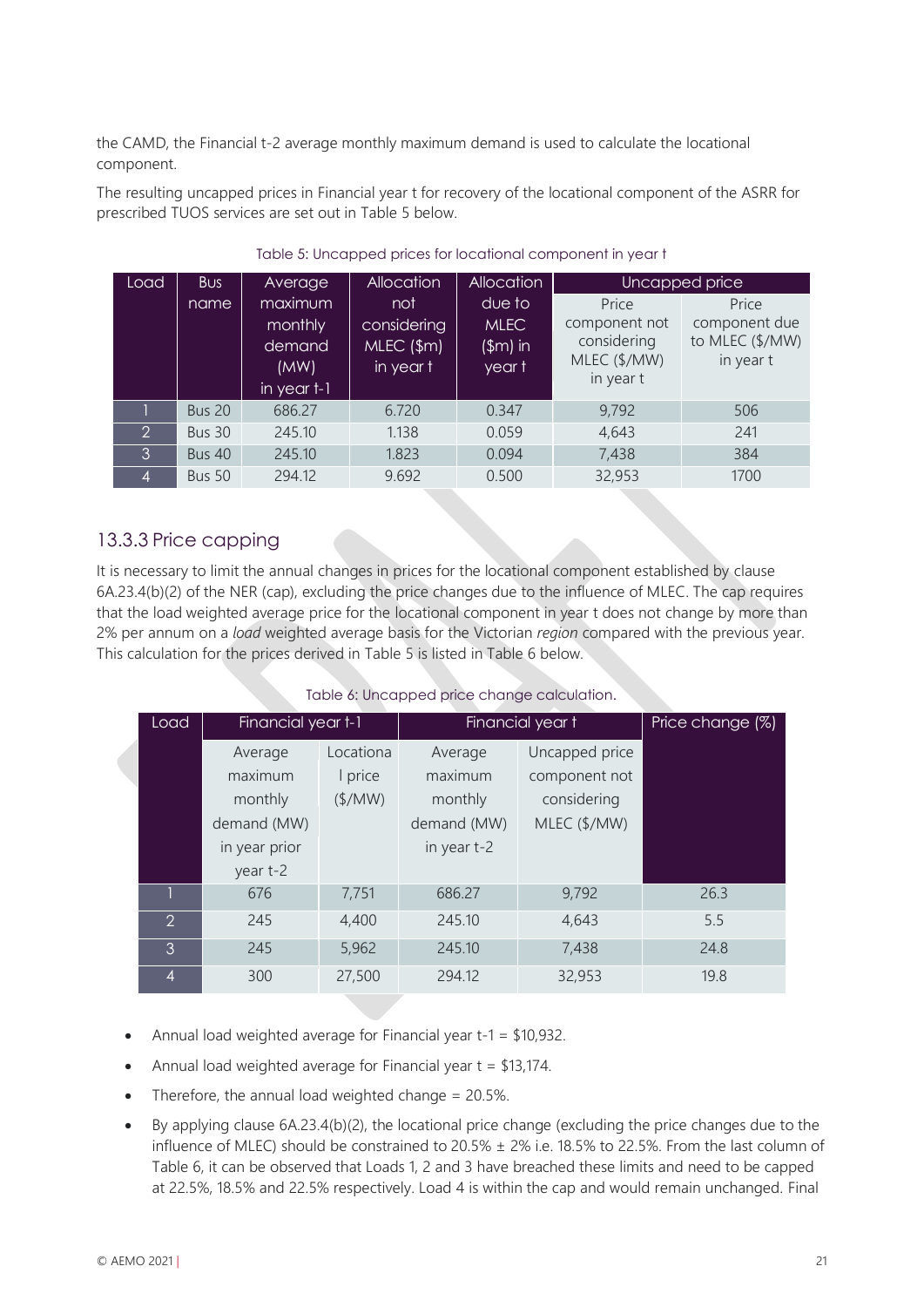prices are calculated by adding the capped locational price component with the uncapped price component due to MLEC. The results are shown i[n Table 7](#page-21-1) below.

<span id="page-21-1"></span>

| Load           | Year t-1                                   |                               | Year t                                     |                 |                                      |                                |                               |  |
|----------------|--------------------------------------------|-------------------------------|--------------------------------------------|-----------------|--------------------------------------|--------------------------------|-------------------------------|--|
|                | Average<br>maximum                         | Final<br>Capped<br>Locational | Average<br>maximum                         |                 | Capped locational<br>price component | Uncapped<br>price<br>component | Final<br>capped<br>locational |  |
|                | monthly<br>demand<br>$(MW)$ in<br>year t-3 | price<br>$(\frac{4}{M})$      | monthly<br>demand<br>$(MW)$ in<br>year t-2 | $(\frac{4}{M})$ | Change<br>$(\%)$                     | due to MLEC<br>$(\frac{4}{M})$ | price<br>$(\frac{4}{M})$      |  |
|                | 676                                        | 7,751                         | 686.27                                     | 9,493           | 22.5                                 | 506                            | 9,999                         |  |
| $\overline{2}$ | 245                                        | 4,400                         | 245.1                                      | 5,215           | 18.5                                 | 241                            | 5,456                         |  |
| 3              | 245                                        | 5,962                         | 245.1                                      | 7,305           | 22.5                                 | 384                            | 7,689                         |  |
| 4              | 300                                        | 27,500                        | 294.12                                     | 32,953          | 19.8                                 | 1700                           | 34,653                        |  |

#### Table 7: Capped price change calculation

## <span id="page-21-0"></span>13.4 Determination of charges for *adjusted locational component* of *prescribed TUOS services*

The charge for each Connection Point for recovery of the locational component can now be calculated. This is done by multiplying the capped price in year t (calculated in [Table 7\)](#page-21-1) for each Connection Point by the average maximum monthly demand in Financial year t-2 for that Connection Point. This is shown in [Table 8](#page-21-2) below.

|  | Table 8: Locational charge |  |  |
|--|----------------------------|--|--|
|  |                            |  |  |

<span id="page-21-2"></span>

| Load |                | Year t                                                               | Locational                               |              |
|------|----------------|----------------------------------------------------------------------|------------------------------------------|--------------|
|      |                | Average maximum<br>monthly demand<br>(MW) in Financial year<br>$t-2$ | Final capped locational<br>price (\$/MW) | charge (\$m) |
|      |                | 686.27                                                               | 9,999                                    | 6.862        |
|      | $\overline{2}$ | 245.1                                                                | 5,456                                    | 1.337        |
|      | 3              | 245.1                                                                | 7,689                                    | 1.885        |
|      |                | 294.12                                                               | 34,653                                   | 10.192       |

The total charge for the locational component of the prescribed TUOS services is \$20.276m. This differs from \$20.373m, which is the total locational charge after adjustments (calculated in section 13.2 above). This difference is due to the price capping process, and the shortfall will be recovered in the *adjusted nonlocational component* of *prescribed TUOS services* as explained in section 13.5 below.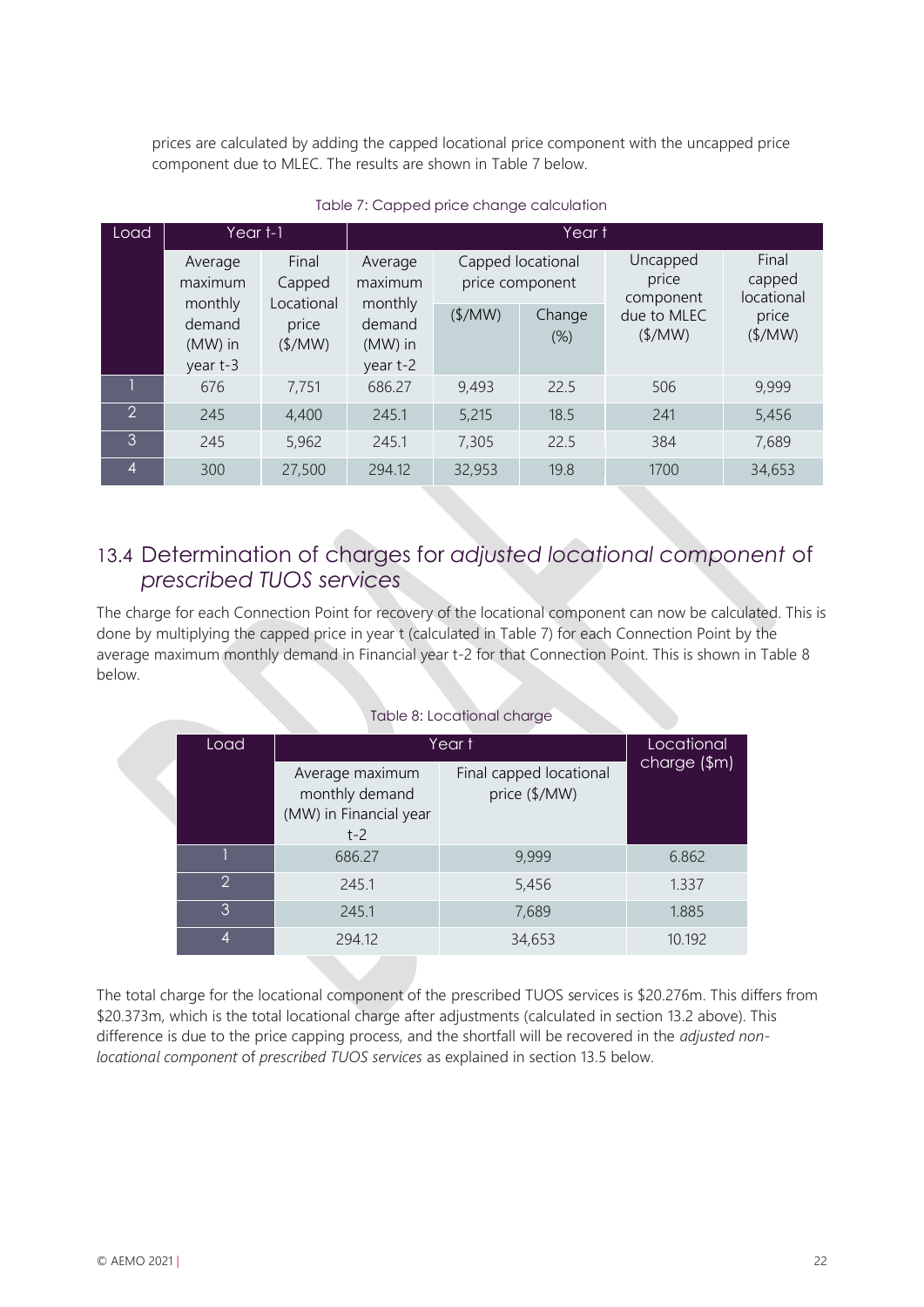### <span id="page-22-0"></span>13.5 Determination of adjusted non-locational component of prescribed TUOS services and prices

#### 13.5.1 Determine *adjusted non-locational component*

AEMO then calculates the *pre-adjusted non-locational component* of the *prescribed TUOS service* as 50% of the ASRR for *prescribed TUOS services* (\$38.745m from Error! Reference source not found.). Therefore:

• Prescribed TUOS services (pre-adjusted non-locational component) = \$19.373m

To calculate the *adjusted non-locational component*, AEMO must make adjustments for:

- The amount of any over or under-recovery of the ASRRs for prescribed *TUOS services* and *prescribed common transmission services* in previous years.
- Intra-regional settlement residue revenue.
- Any prudent discount.
- The amount of any anticipated under-recovery by reason of the cap on the annual change in prices for the recovery of the locational component.
- NTP costs.
- Costs under Ministerial orders pursuant to section 16Y of the National Electricity (Victoria) Act 2005 (Vic).
- Adjustments due to clause 6A.23.3(f).

Assume that after these adjustments are applied, the resultant *adjusted non-locational component* for *prescribed TUOS services* is \$15.373m.

#### 13.5.2 Calculation of non-locational prices

To calculate the two prices for *adjusted non-locational component* of *prescribed TUOS services* in year t, namely the energy-based price and the CAMD price, the historical metered energy offtake data for each Transmission Customer's Connection Point set out in [Table 9](#page-22-1) below is required.

<span id="page-22-1"></span>

| Load | Bus name      | <b>CAMD</b><br>(MW) | Average monthly<br>maximum demand<br>(MW)<br>in Financial year t-2 | <b>Historical metered</b><br>energy offtake<br>(GWh) in Financial<br>year t-2 |
|------|---------------|---------------------|--------------------------------------------------------------------|-------------------------------------------------------------------------------|
|      | <b>Bus 20</b> | n/a                 | 686.27                                                             | 3250.0                                                                        |
| ာ    | <b>Bus 30</b> | n/a                 | 245.10                                                             | 1100.0                                                                        |
| 3    | <b>Bus 40</b> | n/a                 | 245.10                                                             | 900.0                                                                         |
|      | <b>Bus 50</b> | 300.0               | 294.12                                                             | 1500.0                                                                        |
|      |               |                     | Total                                                              | 6750.0                                                                        |

Table 9: Individual Connection Point CAMD and historical metered energy offtake

Note that only a few Transmission Customers have entered into an agreement with AEMO which specifies the level of CAMD. To calculate the energy-based price and the CAMD price for *prescribed common transmission services*, it is necessary to identify the median load factor Transmission Customer and its CAMD. Since the majority of Transmission Customers do not have CAMDs, average monthly maximum demands in year t-2 are used for Transmission Customers for the purpose of determining the median load factor Transmission Customer where there is no defined CAMD for the Transmission Customer.

The energy-based price and the CAMD price for the recovery of the *adjusted non-locational component* for *prescribed TUOS services* are then calculated by solving the following representative simultaneous equations:

 $(AB_{t-1} \times PNLe_t) + (CCMD_t \times PNLe_t) = NLC_t(1)$ 

and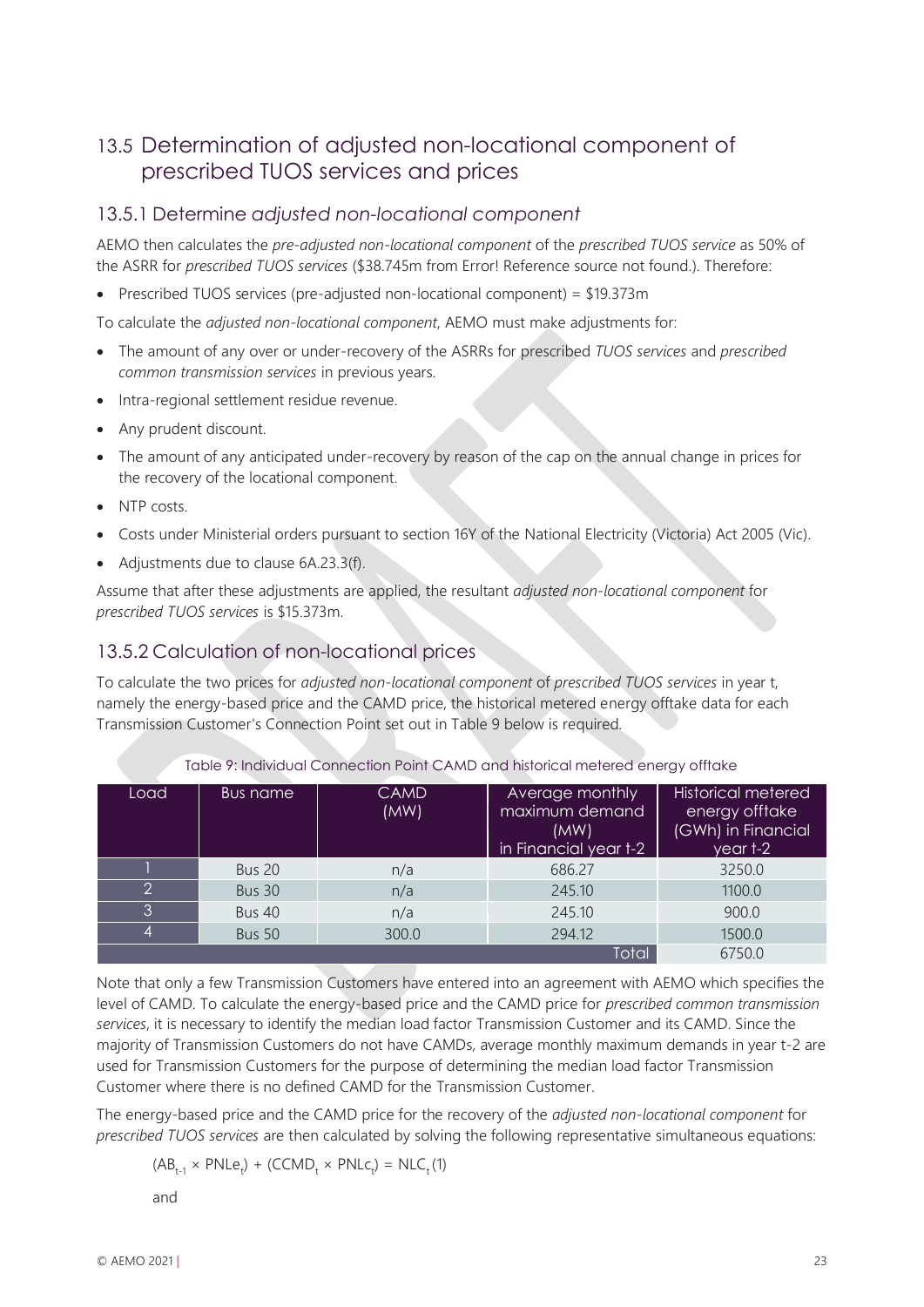$$
(ME_{t-1} \times PNLe_t) = (MMD_t \times PNLe_t)
$$
 (2)

where:

| $AB_{t-1}$        | = total annual billable energy (MWh) in year t-2 for all Connection Points in which the                                                     |
|-------------------|---------------------------------------------------------------------------------------------------------------------------------------------|
|                   | energy based price for recovery of the adjusted non-locational component for prescribed<br>TUOS service applies in year t                   |
| $PNLe+$           | = adjusted non-locational component energy based price in year t                                                                            |
| $CCMD+$           | = sum of CAMDs for all Connection Points at which the CAMD price for recovery of the<br>adjusted non-locational component applies in year t |
| PNLc <sub>+</sub> | = adjusted non-locational component CAMD price in year t                                                                                    |
| $NLC_{t}$         | $=$ adjusted non-locational component in year t                                                                                             |
| $ME_{t-1}$        | = median load factor Transmission Customer's historical metered energy offtake in year<br>$t-1$                                             |
| $MMD+$            | = median load factor Transmission Customer's average monthly maximum demands in<br>year t-1                                                 |

Using the known values of ABt-1, NLCt, MEt-1, CCMD<sub>t</sub> and MMDt, the equations (1) and (2) above are solved simultaneously to determine the unknowns:

- Energy based price, i.e. PNLet; and
- CAMD Price, i.e. PNLct.

In this example, the median load factor Transmission Customer is Load 1. Therefore the solution of the following two simultaneous equations leads to the energy-based price and the CAMD Price for the adjusted non-locational component of prescribed TUOS services in year t.

 $(3250 + 1100 + 900) \times 10^3 \times PNLe_t + 300 \times PNLc_t = $15.373m$ 

 $3250 \times 10^3 \times PNLe_t = 686.27 \times PNLc_t$ 

The result is:

 $PNLc_t = $10,914/MW$  $PNLe_t = $2.30/MWh$ 

# <span id="page-23-0"></span>13.6 Determination of charges for *adjusted non-locational component* of *prescribed TUOS services*

The charge for each Connection Point for recovery of the *adjusted non-locational component* can now be calculated. This is done by multiplying the prices in year t calculated above for each Connection Point by the historical metered energy offtake in [Financial] year t-1 or the CAMD for that Connection Point (if it results in a lower charge). This is shown in [Table 10](#page-23-1) below.

<span id="page-23-1"></span>

| Load |                                                           | Year t                                        |                     |                               | Non-                            |
|------|-----------------------------------------------------------|-----------------------------------------------|---------------------|-------------------------------|---------------------------------|
|      | Historical metered<br>energy offtake<br>(GWh) in year t-1 | Energy<br>based price<br>$(\frac{1}{2}$ /MWh) | <b>CAMD</b><br>(MW) | CAMD price<br>$(\frac{4}{M})$ | locational<br>charge<br>$(\$m)$ |
|      | 3250.0                                                    | 2.30                                          |                     | n/a                           | 7475                            |

#### Table 10: Adjusted non-locational charge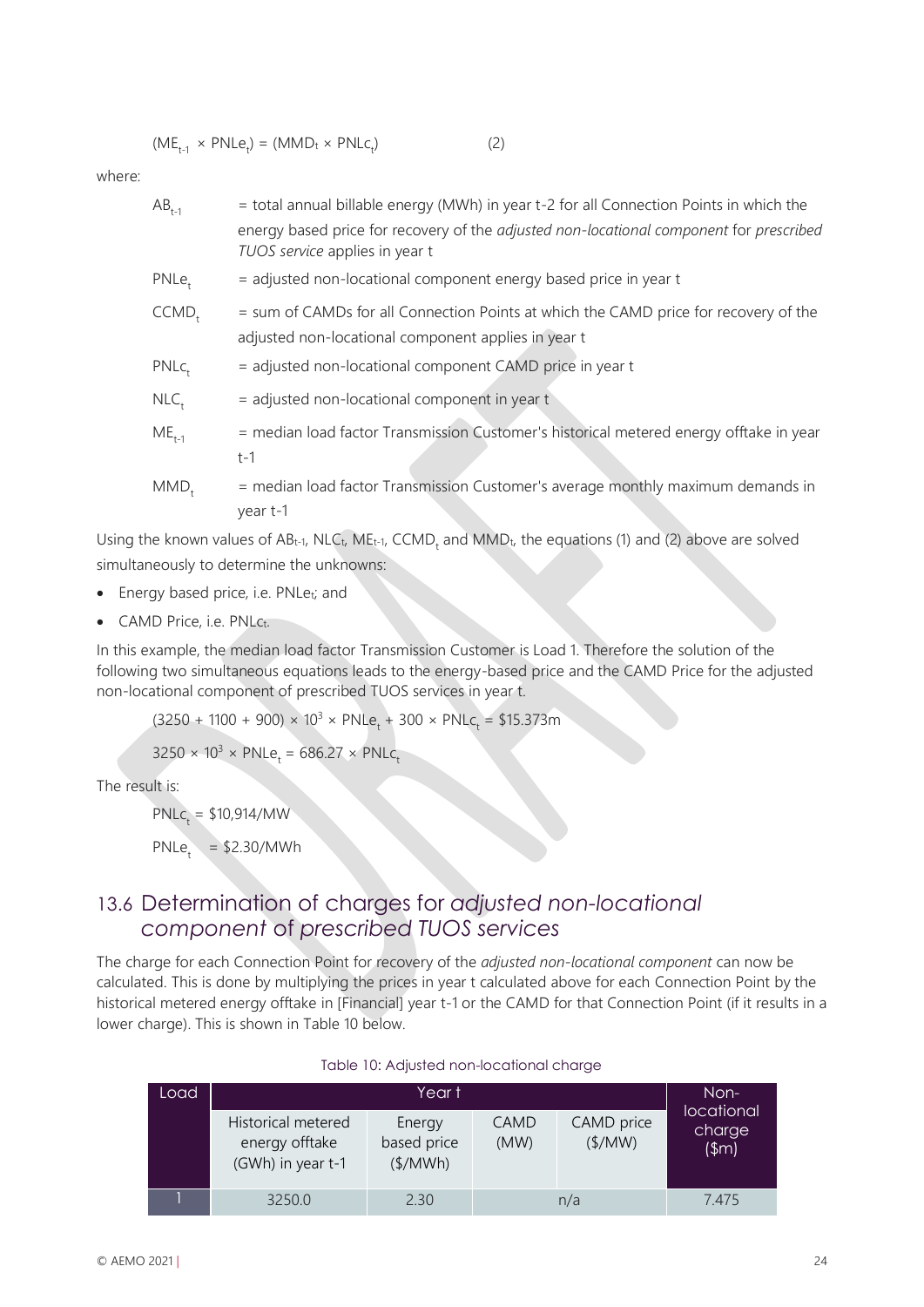| Load             |                                                              | Non-                              |                     |                               |                                 |  |
|------------------|--------------------------------------------------------------|-----------------------------------|---------------------|-------------------------------|---------------------------------|--|
|                  | Historical metered<br>energy offtake<br>(GWh) in year t-1    | Energy<br>based price<br>(\$/MWh) | <b>CAMD</b><br>(MW) | CAMD price<br>$(\frac{4}{M})$ | locational<br>charge<br>$(\$m)$ |  |
| $\mathcal{P}$    | 1100.0                                                       | 2.30                              |                     |                               | 2.530                           |  |
| 3                | 900.0                                                        | 2.30                              |                     |                               | 2.070                           |  |
| $\boldsymbol{A}$ | n/a since a lower charge is obtained<br>with the use of CAMD |                                   | 300.0               | 10,914                        | 3.274                           |  |

The total charge for the *adjusted non-locational component* of the *prescribed TUOS services* is \$15.349m. This is different from \$15.373m in section 12.5.1 above due to the effect of rounding prices.

# <span id="page-24-0"></span>13.7 Prices for prescribed common transmission services

The prices for *prescribed common transmission services* are derived in a substantively similar method to that set out above in respect of charges for the *adjusted non-locational component* of *prescribed TUOS services*, the only difference being that in this example,  $NLC_t$  should be substituted with the value \$14m which is the ASRR for *prescribed common transmission services* as calculated in Error! Reference source not found. above. T he prices PNLet and PNLct will then be the *prescribed common transmission services* energy based price in year t, and *prescribed common transmission services* CAMD price in year t respectively.

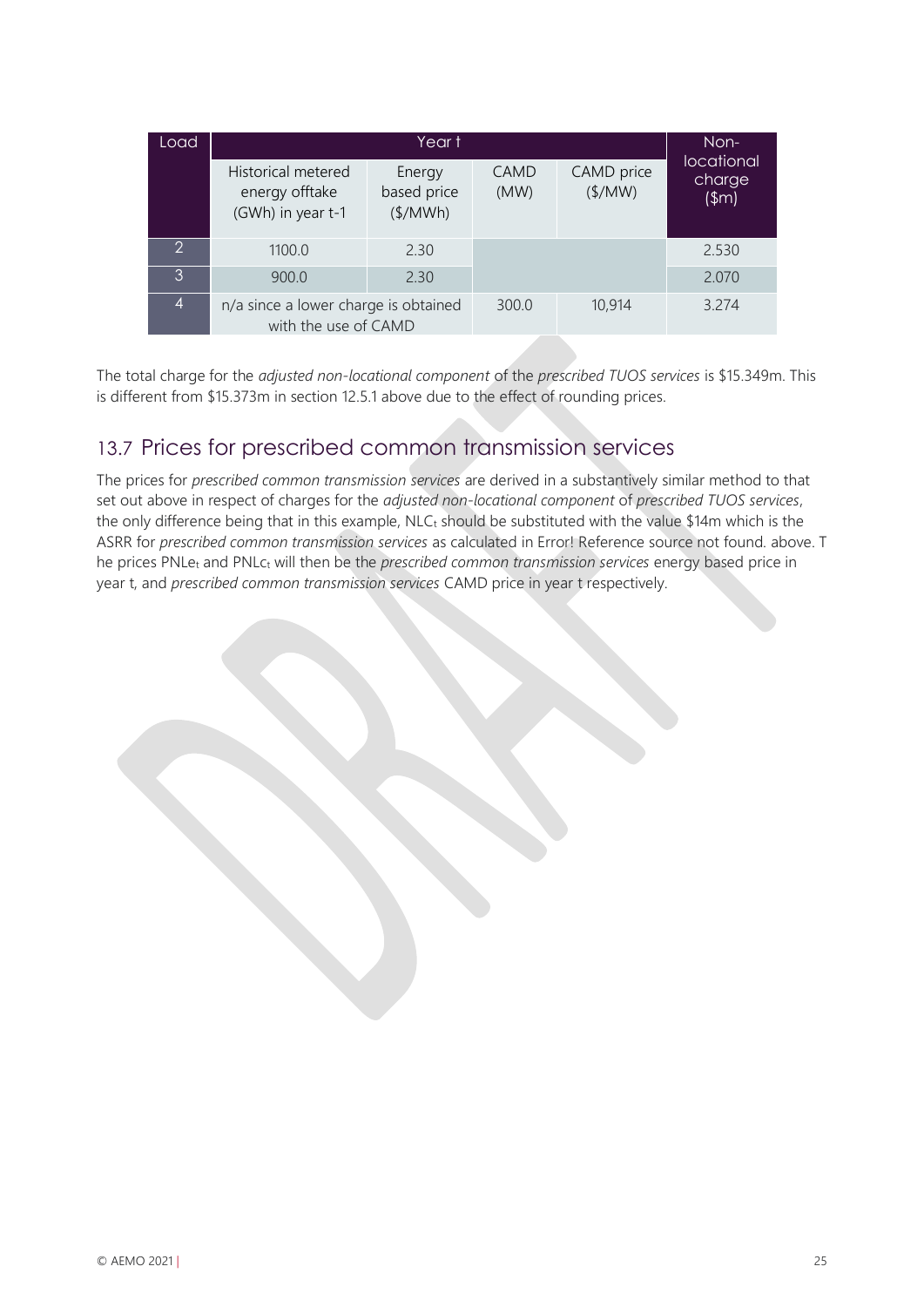# <span id="page-25-0"></span>**14 Appendix C: Inter-regional TUOS Charge**

Inter-regional transmission charging arrangements provide a mechanism for exporting regions in an interconnected system to charge importing regions a *MLEC* for facilitating the transport of electricity.

AEMO is the *CNSP* in Victoria, and is responsible for calculation, allocation and billing of *MLEC* to or from *CNSPs* in *interconnected regions* to each TNSP within Victoria. This is done is accordance with clause 6A.29A.

An overview of the calculation of *MLEC* is shown figure 3 below.



Figure 3: Overview of Inter-regional TUOS Charge

### <span id="page-25-1"></span>14.1 Allocating the MAR

The MAR is allocated to *prescribed TUOS services* as described in section 3.3.1. In accordance with 6A.29A.2, 50% of *prescribed TUOS services* is allocated to the *pre-adjusted locational component*.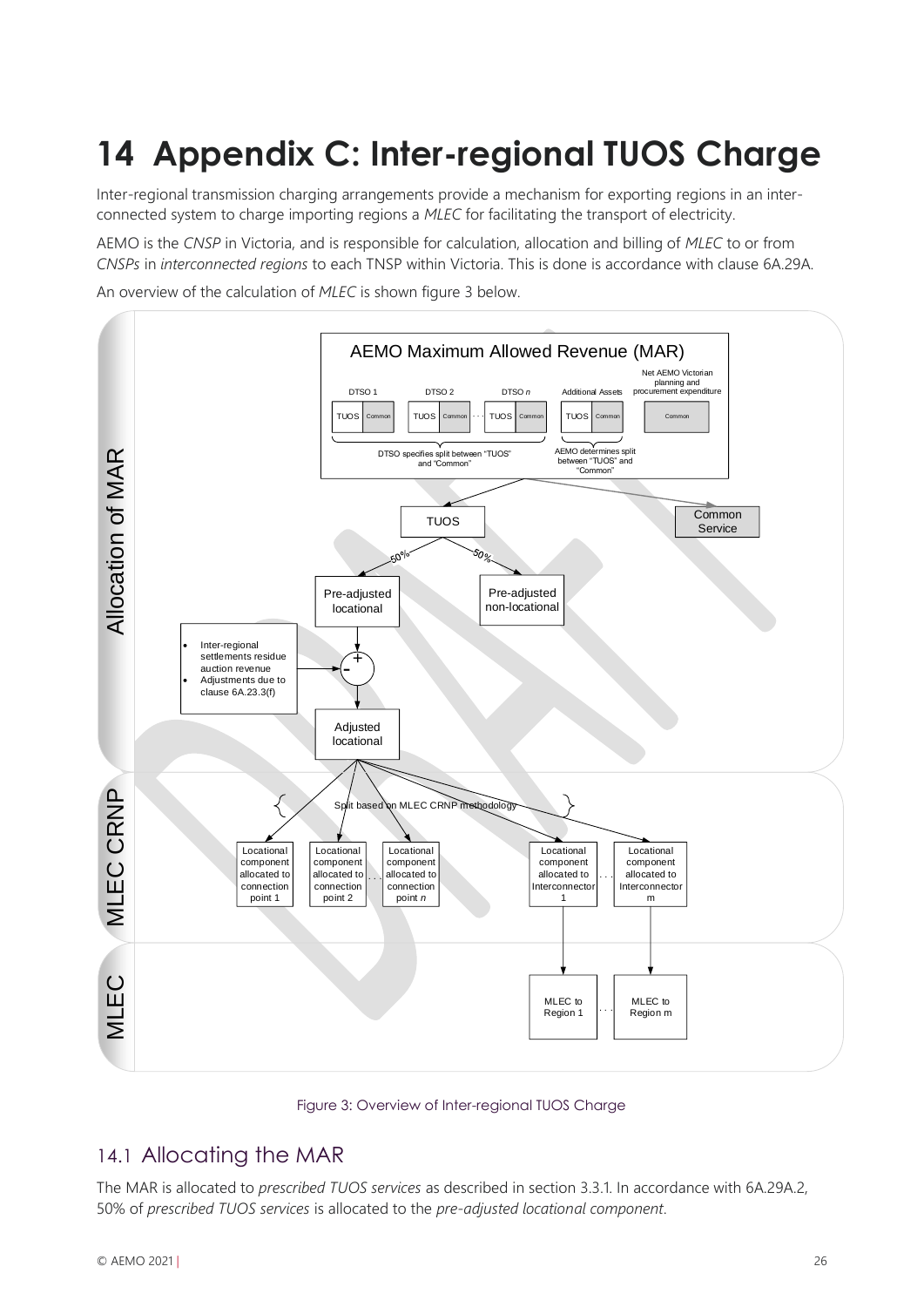# <span id="page-26-0"></span>14.2 Adjustment of locational component

In line with clause 6A.29A.2(a)(2), AEMO will calculate the *adjusted locational component* by adjusting the *preadjusted locational component*:

- By subtracting the estimated inter-regional settlement residue auction revenue;
- For any adjustments to the inter-regional settlement residue auction revenue consistent with 6A.23.3(b)(1);
- <span id="page-26-1"></span>• For any adjustments consistent with 6A.23.3(f).

### 14.3 MLEC

As required by clause 6A.29A.2(b)(3), AEMO will use the *MLEC CRNP methodology* to allocate the adjusted locational component to Connection Points of Transmission Customers and interconnected regions on the basis of their proportional use of the transmission system assets. The *MLEC CRNP methodology* is applied to data sourced from the previous completed financial year.

The *MLEC* for an *interconnected region* is determined to be the amount allocated to each *interconnected region*.

### <span id="page-26-2"></span>14.4 Billing arrangements with TNSPs within Victoria

In accordance with clause 6A.29A.5, AEMO as the *CNSP* in Victoria will allocate net receivable or payable *MLEC* to Victorian TNSPs on the basis of intra-regional network utilisation by applying the MLEC *CRNP methodology*. AEMO will also issue a bill to each TNSP fr the net MLEC payable or receivable.

On behalf of Victorian TNSPs, AEMO is responsible for charging Transmission Customers with TUOS charges that include adjustments for net *MLEC*. AEMO will also pay or receive *MLEC* from *CNSPs* of *interconnected regions*.

In practice, TNSPs will receive their aggregate annual costs, and there is no separate net MLEC amount to be transferred between AEMO and the TNSPs. The allocation and billing of net MLEC to TNSPs is solely for information purposes and to satisfy clause 6A.29A.5.

# <span id="page-26-3"></span>14.5 Worked example of inter-regional TUOS charges

This example is based on the same scenario described in section 13. In terms of the chronological order of performing calculations, the calculations in appendix C is done prior to appendix B since the MLEC is required to be published by 15 March.

- As in section 13.1.4, the ASRR for prescribed services is \$38.745m.
- Assuming *inter-regional settlement residue auction revenue* and other adjustments are zero, the adjusted locational component is 50% of \$38.745m, which is \$19.373m.
- Based on the *MLEC CRNP methodology*, assume that the *adjusted locational component* is split according to the proportions in column 3 of table 13. Then the allocated amounts to the Connection Points and the interconnector is listed in column 4.

| Load/Interconnector | <b>Bus Name</b> | Proportional split<br>from CRNP | Allocation (\$m) |
|---------------------|-----------------|---------------------------------|------------------|
|                     | <b>Bus 20</b>   | 33.79%                          | 6.547            |
|                     | <b>Bus 30</b>   | 5.72%                           | 1.108            |
|                     | <b>Bus 40</b>   | 9.17%                           | 1.776            |
|                     | <b>Bus 50</b>   | 48.74%                          | 9.442            |

#### Table 14: MLEC CRNP results